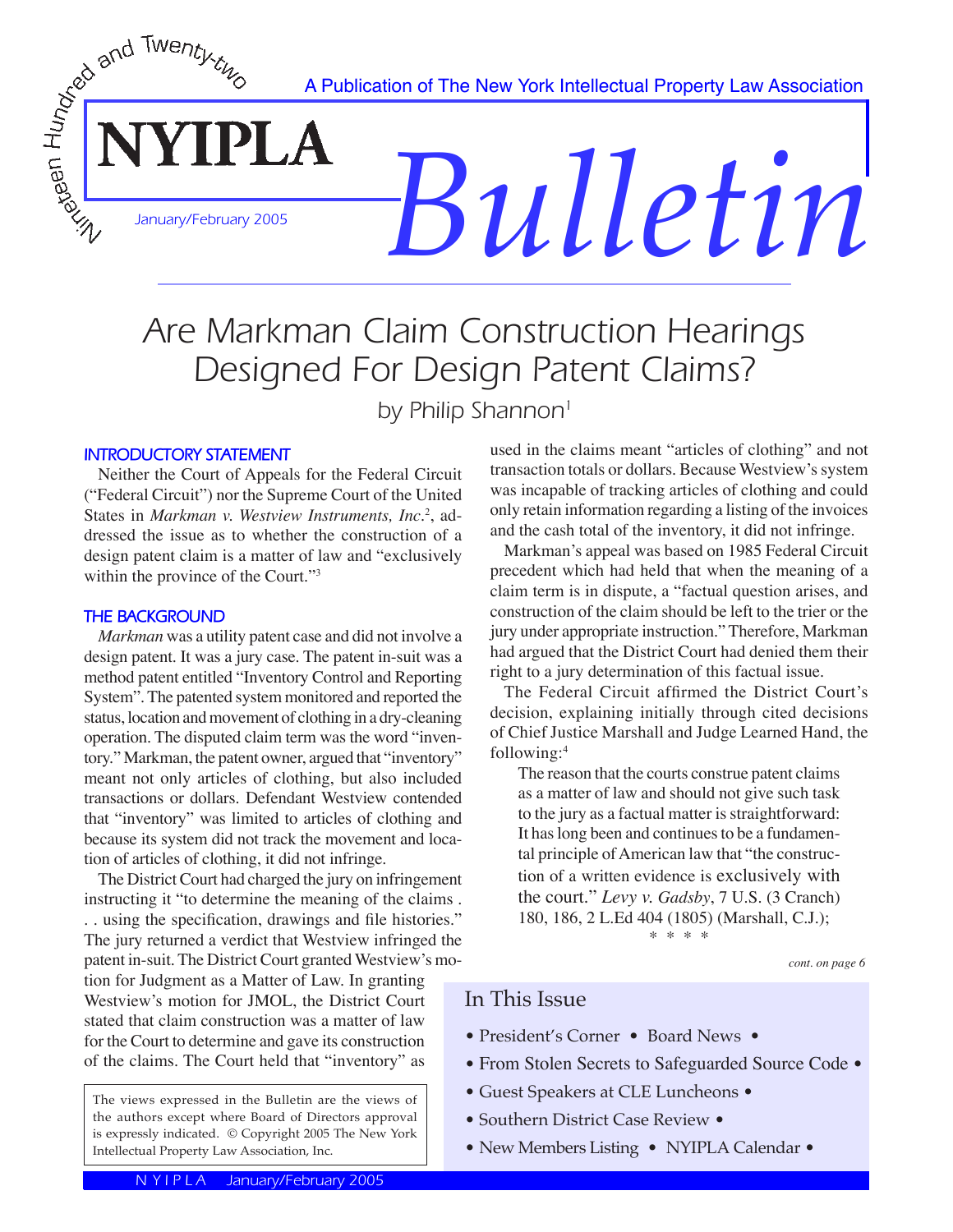# PRESIDENT'S CORNER

February 3, 2005

Dear Members:

 Last Wednesday night, I enjoyed attending our Association's Young Lawyers New Year Reception at the Opia Restaurant on 57<sup>th</sup> Street in Manhattan. Nearly 100 lawyers and law students were there, enjoying the opportunity to meet and socialize. We thank Alozie Etufugh, the Chair of the Young Lawyers Committee, for organizing the event.

 Alozie has accomplished a great deal in the few months that he has served as committee chair. He attended our October 2004 Board of Directors meeting and recommended that the Association consider funding a scholarship for minority students interested in pursuing careers in intellectual property law. Our Immediate Past President, Mel Garner, then provided the Board with information about the American Intellectual Property Law Education Foundation ("AIPLEF") which has awarded such scholarships in the past to recipients selected by the Thurgood Marshall Foundation. Our Board later committed to work with the AIPLEF and to award a scholarship at our Judges' Dinner next month. On February 1st, Past President Andrea Ryan advised that our Board member, Dan Devito, had been elected to the AIPLEF Board of Trustees. Dan will serve as the NYIPLA's liaison to the AIPLEF. All this happened because Alozie Etufugh chose to be an active member of our Association. I hope that other young lawyers will also avail themselves of the many opportunities that exist to join in the important work of our committees.

 I continue to be grateful to our Committees on Meetings and Forums and Continuing Legal Education for the excellent programs that have been scheduled. We send special thanks to panelists Harrie Samaras, Peter Michaelson, David Plant and Robert Whitney who came to New York on a day of bad weather last month and provided an excellent three hour program on Mediation in IP Cases. We look forward to hearing Fordham Professor Hugh Hansen speak about Copyright Developments in

P2P File Sharing at our February 11<sup>th</sup> luncheon and CLE program.

On March 18<sup>th</sup>, the day of our Judges' Dinner, our Secretary, Mark Abate, will moderate a CLE program on the Doctrine of Equivalents After *Festo*; and Federal Circuit: Rules to Remember. Panelists will include



President John D. Murnane

Federal Circuit Judge Haldane Robert Mayer, Massachusetts District Court Judge William G. Young and practitioners Bob Baechtold and Rich DeLucia. We thank all involved for their commitment to this event.

 All committee chairs will attend the Board of Directors meeting on February 15<sup>th</sup> to report on the work that they have done since last May. That night, our Board members will have dinner with our Past Presidents and hear their views about current issues and how we can best achieve the goals of the Association. On February 25<sup>th</sup>, John Sweeney will host a meeting of his Past Presidents Committee to consider their draft report commenting on the FTC proposal to modify the patent system. We are most grateful to John and his colleague, Mary Ann Colombo, for their hard work in preparing the draft report. We also convey special thanks to Board member Bill Dippert and to his Publications Committee, particularly Asheesh Puri, for producing this and prior Bulletins.

 I look forward to seeing you at our Judges' Dinner where we will be presenting Federal Circuit Judge Pauline Newman with the Association's Outstanding Public Service Award, and then hear our guest speaker Dr. Ronan Tynan, who is known for his stirring performances as a member of the world famous *Irish Tenors* and his inspirational personal story. It promises to be a memorable evening.

Cordially,

John D. Murnane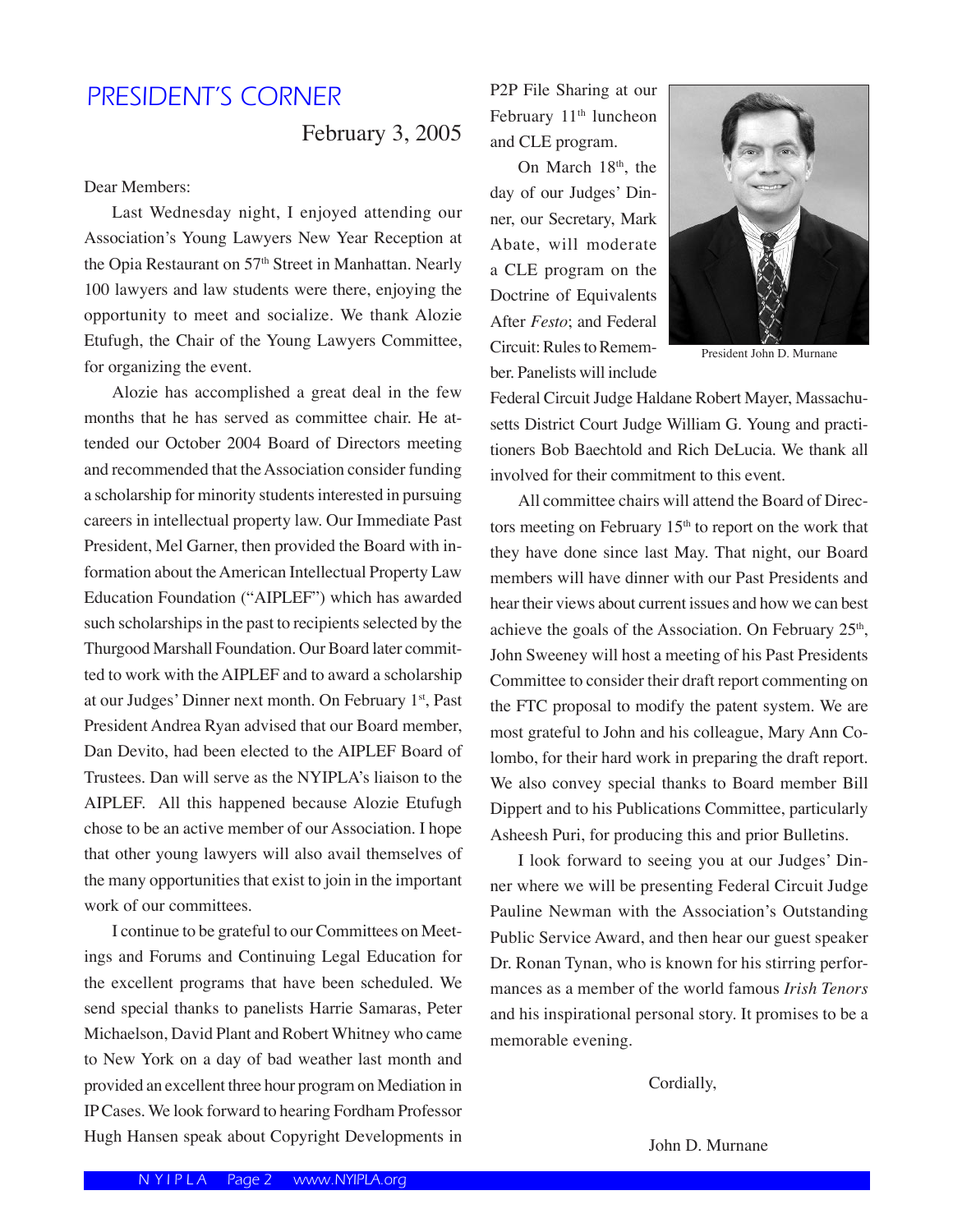# NEWS FROM THE BOARD Meetings Of the Board Of Directors

#### Minutes Of November 18, 2004

The meeting of the Board of Directors was called to order at the Cornell Club at 12:30 p.m. by President John Murnane. Christopher Hughes, Marylee Jenkins, Susan McGahan, Mark Abate, William Dippert, Anthony Giaccio, Charles Hoffman, Dale Carlson and Robert Scheinfeld were present.

 The minutes of the Board of Directors' Meeting held on October 19, 2004 were approved.

 Ms. McGahan provided the Treasurer's Report. She reported that the Association's finances are sound and are consistent with the Association's finances at this time last year.

 Mr. Murnane commented that the October meeting of the Board and Committee Chairs was very productive. Mr. Murnane intends to invite the Committee Chairs to the February meeting to provide further reports on their Committee activities. Dale Carlson presented a report concerning work of the Committee on Economic Matters Affecting The Profession. Committee Chair, Dawn Buonocore, had a Committee meeting with an insurance broker which was well attended. As a result of that meeting, the Committee asked for the Board's guidance concerning a number of possible projects: (1) creating educational guidelines for insurance companies when insuring law firms engaged in the practice of intellectual property law (e.g. a flyer for underwriters explaining the practice or a form application for use by underwriters which would set forth criteria that may be used to provide discounted rates to firms employing sound practices); (2) considering creating a group for insurance purposes of NYIPLA members; and (3) providing an analysis of large verdict intellectual property cases to see if anything in addition to intellectual property was involved. The Board approved work on all of these initiatives.

 Mark Abate reported on the activities of the Committee on Consonance And Harmonization In The Profession (Young Lawyers Committee). Committee Chair, Alozie Etufugh, had reported that the estimated cost for holding a young lawyers reception at the Cornell Club in December was \$9,000.00. He also reported that if we could have the reception in January, the cost may be able to be reduced because a number of potential venues were booked in December. The Board authorized having the young lawyers reception in January and Mr. Etufugh will be asked to provide a cost estimate.

 Mr. Hoffman reported on the activities on the Committee on Legislative Oversight And Amicus Brief. The Committee is in the process of finalizing a Reply Brief in the Phillips case.

 Mr. Giaccio reported on the activities of the Committee on Continuing Legal Education. A Fall One-Day CLE program is planned to be held at the Yale Club on November 19. Work is underway on planning the program in conjunction with the Judge's Dinner on March 18 and the JPPCLE on April 21.

 Ms. Jenkins reported on preparations for the Annual Dinner in Honor of the Federal Judiciary. Preparations for the Judge's Dinner are well ahead of schedule in that we already have a speaker (Dr. Ronan Tynan) and an Outstanding Public Service Award recipient (Judge Newman). Publication of the dinner is now beginning. In December, a savethe-date card will be sent out to all Honored Guests. Members will be receiving their invitations in the normal course of mailing in the beginning of January. The mailings concerning the Judge's Dinner have been revised to have a similar style and font. The Board discussed increasing the price of the tickets for the Judge's Dinner. The Board decided to maintain the membership price of \$175.00 per person and increase the guest price by \$5.00 to \$275.00 per person.

 The Board revisited the issue of the price of congratulatory notices for the Outstanding Public Service Award recipient and decided to increase the

*cont. on page 4*

Looking for a phone or fax number? Use the NYIPLA member search engine at www.NYIPLA.org to get the latest contact information for our members"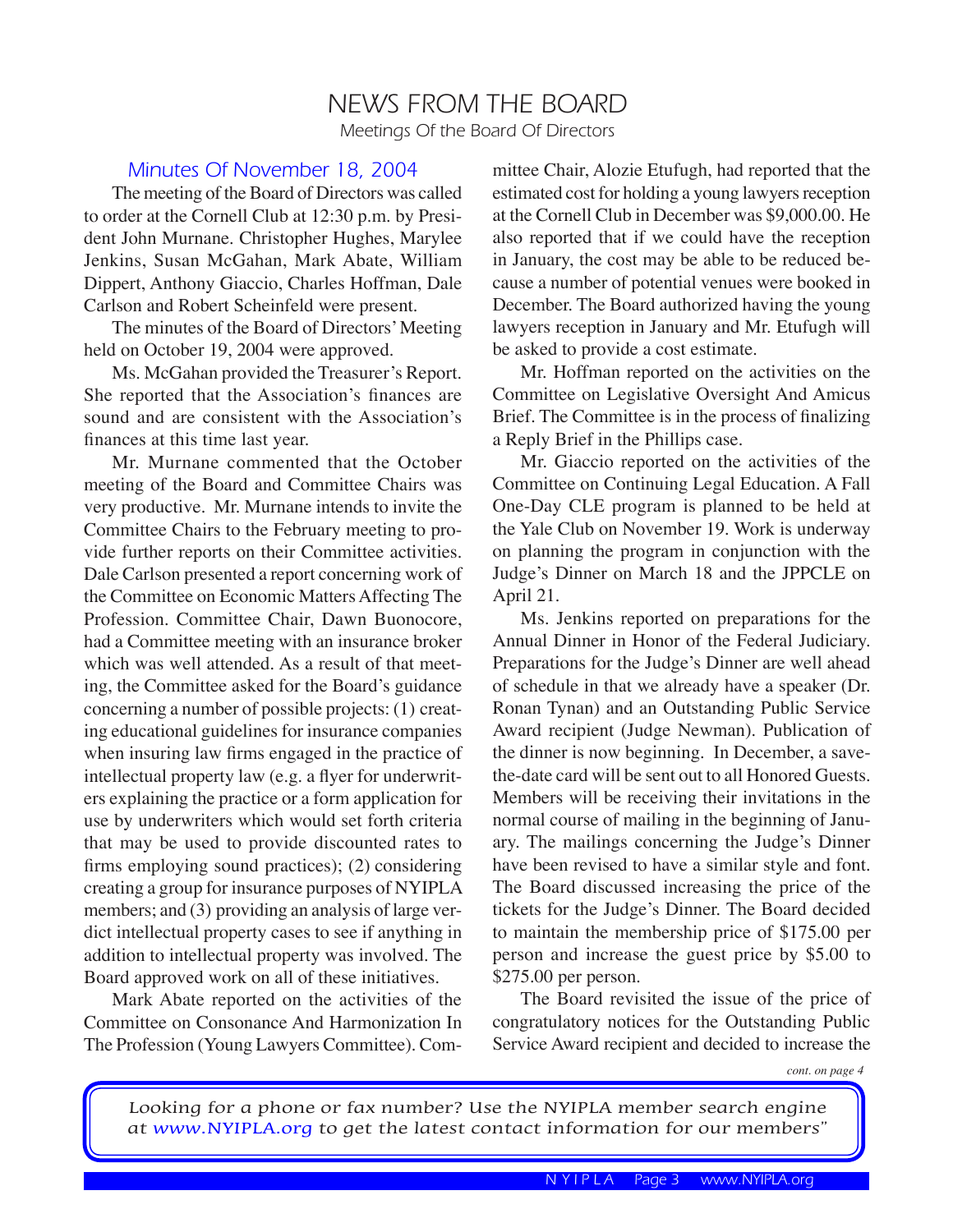price by \$50.00 so that the congratulatory notices will be priced at \$1,300.00. A memorandum concerning purchase of congratulatory notices will be sent to all firms in December.

 The Waldorf has increased security associated with the Judge's Dinner. There will be an engineer onsite to monitor operation of the elevators during the dinner, and Waldorf staff will direct the crowds to avoid overcrowding near the elevators and an emergency management technician will be in the hotel security office all evening. The need for event insurance is being investigated.

 Chris Hughes reported on preparations for the Annual Meeting and Dinner. Mr. Hughes has met with Marylee Jenkins to discuss preparations for the event and will contact Jeff Butler regarding the Connor Writing Competition and Inventor of the Year. Mr. Hughes has given some preliminary thoughts to the potential speakers but no one has been invited.

 Mr. Isaacs reported on the ongoing operations of the Association. Membership dues receipts were being processed and are slightly ahead of pace compared with the prior year. The Association website is being upgraded. Mr. Isaacs attended a CLE providers conference given by the NY State CLE Board on November 4 on behalf of the NYIPLA.

The meeting was adjourned at 2:00 p.m.

If you are an NYIPLA member and are interested in a particular committee, please contact the respective committee chair as listed on www.nyipla.org/public/ 2004chairs.htm

#### Minutes Of December 15, 2004

 The meeting of the Board of Directors was called to order at the Cornell Club at 12:30 p.m. by President John Murnane.

 Christopher Hughes, Marylee Jenkins, Susan McGahan, Mark Abate, Mel Garner, Daniel DeVito, Anthony Giaccio, Dale Carlson, and Michael Isaacs of Star Consulting were present.

 The minutes of the Board of Directors' Meeting held on November 18, 2004 were approved.

 Ms. McGahan provided the Treasurer's Report. The Association's finances are sound and are consistent with the Association's finances at this time last year.

 An extended discussion took place concerning funding a scholarship for minority students interested in pursuing careers in intellectual property law. Mel Garner reported on discussions with the American Intellectual Property Law Education Foundation (AIPLEF). The AIPLEF was created a few years ago as a 501(c)(3) corporation to, *inter alia*, raise money for and provide scholarships to minority students interested in intellectual property law. The Thurgood Marshall Foundation publicizes the AIPLEF scholarships, receives the applications for the scholarships and ranks the applicants. The top 25 applicants are forwarded to the Scholarship Committee of the AIPLEF, which recommends the recipients to Trustees of the AIPLEF, who make the final determination of the scholarship recipients.

 The Board voted to approve a minority scholarship in conjunction with the AIPLEF. The AIPLEF, working with the Thurgood Marshall Foundation, will select the recipients. However, a member of the NYIPLA Board will serve as the NYIPLA's liaison to the AIPLEF and will volunteer to serve as a trustee of the AIPLEF. Mr. DeVito agreed to accept this post. The recipient of the NYIPLA scholarship will either be from the New York Metropolitan area or attending law school in the New York Metropolitan area.

 The scholarship will be presented to the recipient at the Annual Dinner in Honor of the Federal Judiciary. The scholarship will be in the amount of \$10,000 per year for up to three years (it may follow the recipient through law school). The Board voted to approve \$10,000 scholarship for 2005 and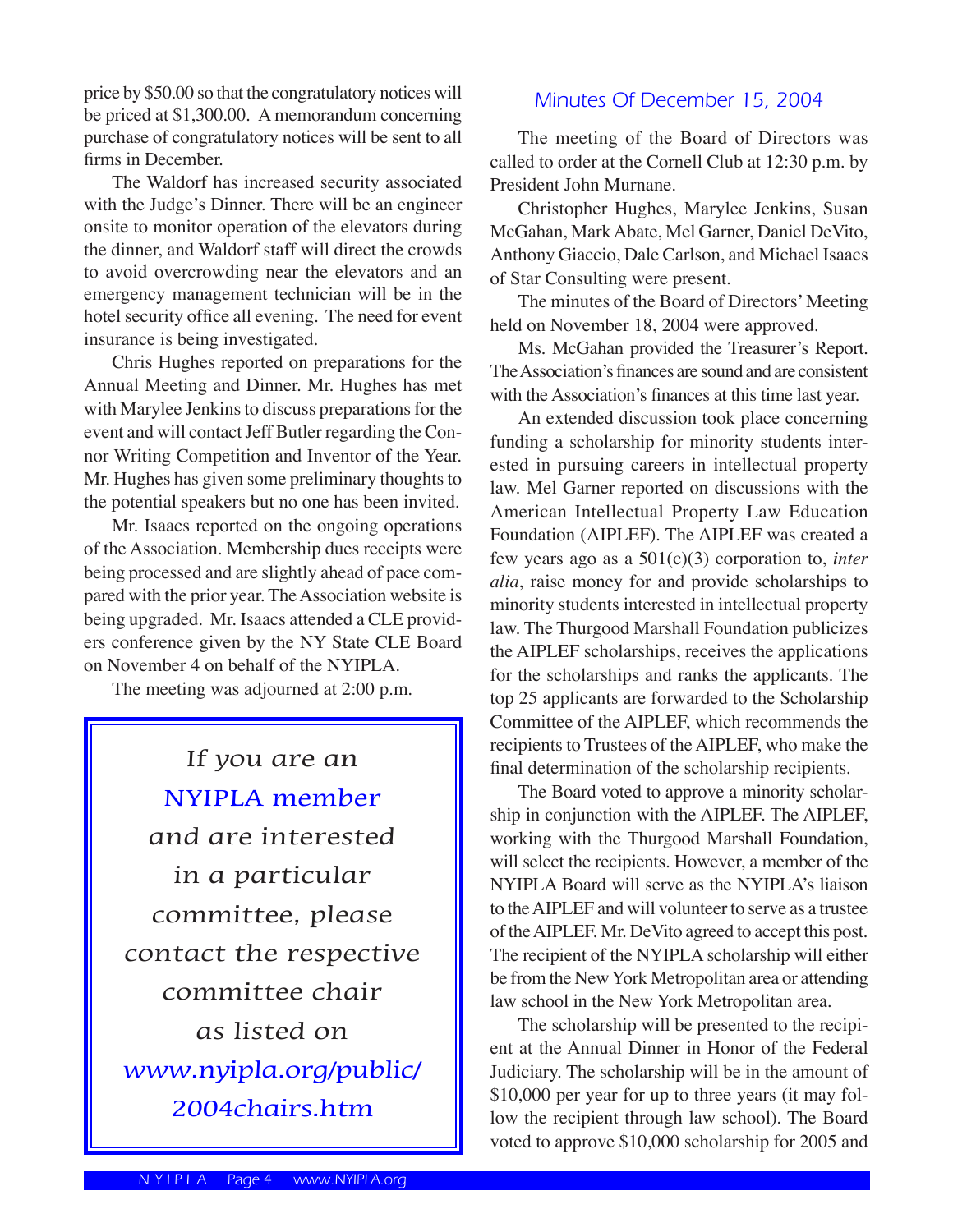to award \$10,000 in subsequent years provided the Board approves continuing the scholarship.

 The first recipient will be presented at the March 2005 Judges' Dinner. In addition to the cost of the scholarship, the Association will bear the travel and lodging cost associated with bringing the recipient to the Judges' Dinner. To help defray some of those costs, we will ask the AIPLEF to purchase a congratulatory notice in the Judges' Dinner program.

 Mr. Murnane commented that the October 2004 meeting of the Board and Committee Chairs was very productive. Creating a scholarship program was first raised by Alozie Etufugh, Chair of the Committee on Consonance And Harmonization In The Profession (Young Lawyers Committee), at the October meeting. Mr. Murnane will invite the Committee Chairs to the February 15, 2005 Board meeting to provide further reports on their Committee activities.

 Ms. Jenkins reported that participation in the *Grokster* case at the Supreme Court is under consideration by the Amicus Committee. Mr. Isaacs reported on behalf of Bill Dippert that the Committee is continuing to work on the Green Book, which is anticipated to be completed shortly for publication during the beginning of the year. The Young Lawyers Committee will be asked to plan its young lawyers reception on January 14, 2005 following the Continuing Legal Education program on that date

 Mr. Giaccio reported on the activities of the Committee on Continuing Legal Education. The Fall One Day CLE Program on November 19 was very well attended. A schedule of NYIPLA CLE programs and luncheons through the end of the year is attached to the original of these minutes. The CLE program in conjunction with the Judges' Dinner on March 18 is being finalized and an announcement will be sent out shortly. Mr. Murnane expressed gratitude for the work on the Chairs of the Meetings and Forums Committees (Alexandra Urban) and the CLE Committee (Tom Meloro) for the outstanding programs they have been coordinating this year.

 Ms. Jenkins reported on preparations for the Annual Dinner in Honor of the Federal Judiciary. Publication of the Dinner has begun. A save-the-date card has been sent out to all Honored Guests. Members will be receiving their invitations in the normal

course of mailing in the beginning of January. A memorandum concerning purchase of congratulatory notices has been sent to firm dinner liaisons. The need for event insurance is being investigated. The creation of the scholarship program will be announced at the Dinner.

 Mr. Giaccio also reported on the activities of the Committee of Public Information, Education and Awards. Committee Chair Jeff Butler will attend the January 18, 2005 Board meeting to discuss activities of the Committee. The Conner Writing Competition and Inventor of the Year publicity is underway.

 Chris Hughes reported on preparations for the Annual Meeting and Dinner. Mr. Hughes plans to invite the Patent Office Commissioner, Jon Dudas, to speak at the Annual Dinner. The tentative date is May 25, 2005 at the Yale Club.

 Mr. Isaacs reported on the ongoing operations of the Association. Membership dues receipts were being processed and are ahead of pace compared with the prior year. The Association website is being upgraded. An annual audit report concerning our CLE programs is being prepared and will be submitted to the NY State CLE Board in January 2005. Member comments concerning the new Federal Circuit practice of posting the composition of panels on its website the Thursday prior to oral argument will be solicited via email.

The meeting was adjourned at 2:00 p.m.

 The next meeting of the Board is scheduled for Wednesday, January 18, 2005 at 12:00 Noon at the Cornell Club.**Tale** 

> The Association welcomes articles of interest to the IP bar. Please direct any submissions by e-mail to: Ashe P. Puri, Bulletin Editor, at asheesh.puri $@$ ropesgray.com Guidelines are set forth at www.NYIPLA.org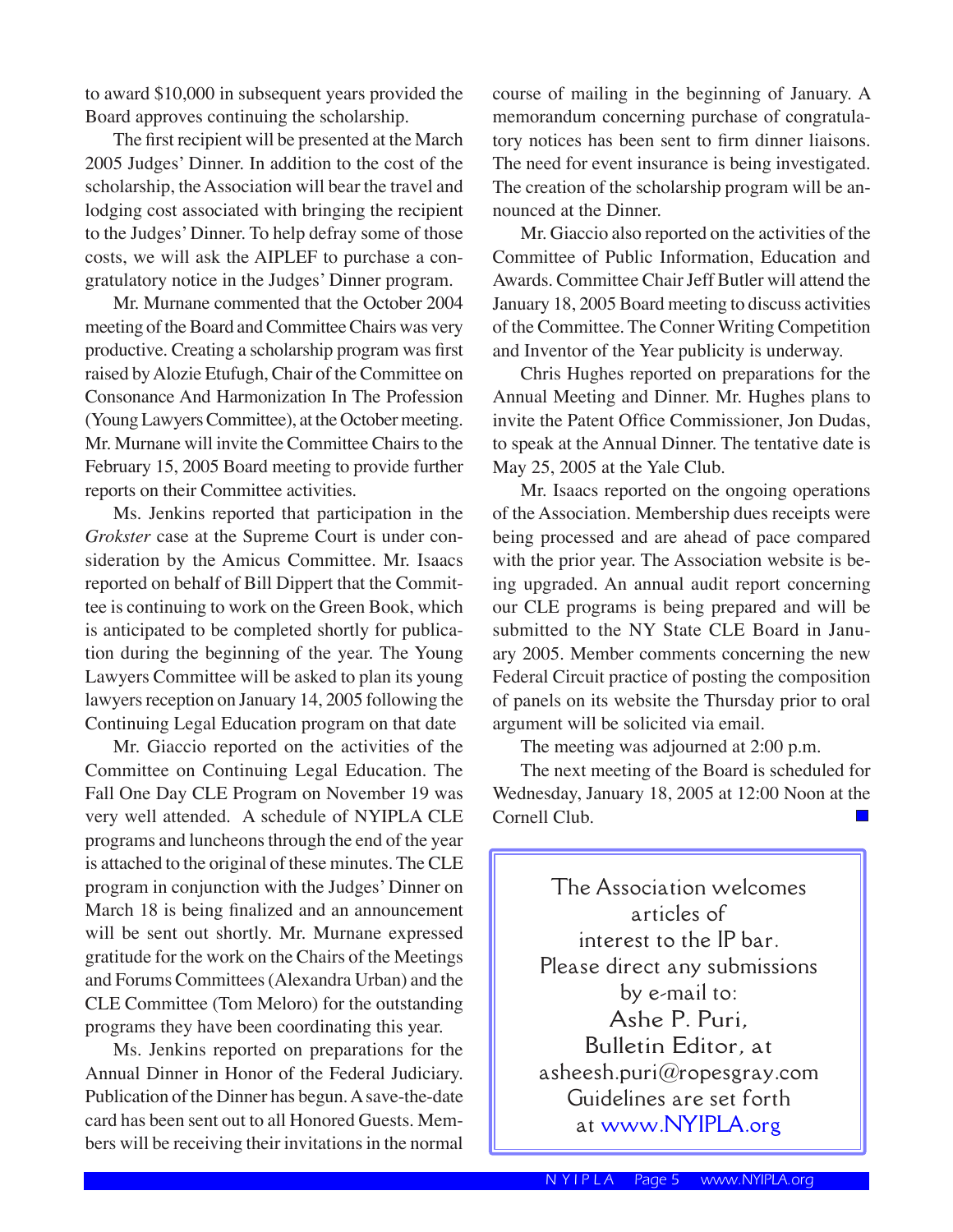*cont. from page 1*

[A]ppellate courts have untrammeled power to interpret written documents: *Eddy v. Prudence Bonds Corp.*, 165 F.2d 157, 163 (2d Cir. 1947) (Learned Hand J.)

\* \* \* \*

Upon countless occasions, the courts have declared it to be the responsibility of the judge to interpret and construe written instruments, whatever their nature." (footnotes omitted). 4 Samuel Winstron, *Williston on Contracts* § 601, at 303 (3d ed. 1961).

\* \* \* \*

The patent is a fully integrated written instrument. By statute, the patent must provide a written description of the invention that will enable one of ordinary skill in the art to make and use it. 35 U.S.C. § 112, para. 1. Section 112, para. 2, also requires the applicant for a patent to conclude the specification with claims ʻparticularly pointing out and distinctly claiming the subject matter which the applicant regards as his invention.'

#### \* \* \* \*

It follows, therefore, from the general rule applicable to written instruments that a patent is uniquely suited for having its meaning and scope determined entirely by a court as a matter of law. *Bates v. Coe,* 98 U.S. at 38 \* \* \* \*

It appears to be firmly established that . . . a patent is subject to the same general rules of construction as any other written instrument. 2 *Robinson on Patents, supra,* § 732, at 481/82; 1 Anthony W. Deller, *Patent Claims,*  § 21 (2d ed. 1971).

 The Supreme Court affirmed on the ground that although there were a few cases in the 18<sup>th</sup> Century that construed patent specifications, they did not show an "established jury practice sufficient to support an argument by analogy that today's construction of a claim should be a guaranteed jury issue."<sup>5</sup> Therefore, the Court held that the interpretation of a patent claim was not "subject to a Seventh Amendment guarantee that a jury will determine the meaning of any disputed term of art about which expert testi-

mony is offered."<sup>6</sup> The Supreme Court concluded that "the construction of a patent, including terms of art within its claim, is exclusively within the province of the court."

In quoting Walker on Patents<sup>7</sup>, the Supreme Court stated:

"A claim covers and secures a process, a machine, a manufacture, a composition of matter, or a *design*, but never the function or result of either, nor the scientific explanation of their operation."

However, the Supreme Court did not consider whether design patent claim construction was properly "exclusively within the province of the court", as the question was not before it.

#### **THE CONSEQUENCES**

#### **1. Federal Circuit Applies the Markman Case to Design Patent Claim Construction**

 Nevertheless, the Federal Circuit in *Elmer v. ICC Fabricating, Inc.*<sup>8</sup> , a design patent case, followed its Markman precedent, even before the Supreme Court's affirmance:

"Determining whether a design patent claim has been infringed requires, first, as with utility patents, that the claim be properly construed to determine its meaning and scope."9

 The design patent in suit claimed the "ornamental" design for a "vehicle top sign holder, as shown and described." The design shown and described in the patent drawings included triangular vertical ribs and an upper protrusion, shown in the patent drawings as full, solid lines. Defendant ICC Fabricating, Inc. did not have triangular vertical ribs and an upper protrusion in its vehicle-mounted advertising sign. Co-plaintiff HTH, Inc., Elmer's exclusive licensee under the utility and design patents in suit, argued that the vertical ribs and upper protrusion were not limiting design claim elements because they were functional and not ornamental. The Federal Circuit did not construe the claim by deciding whether the design elements were ornamental or functional. Instead, it held that HTH could have omitted these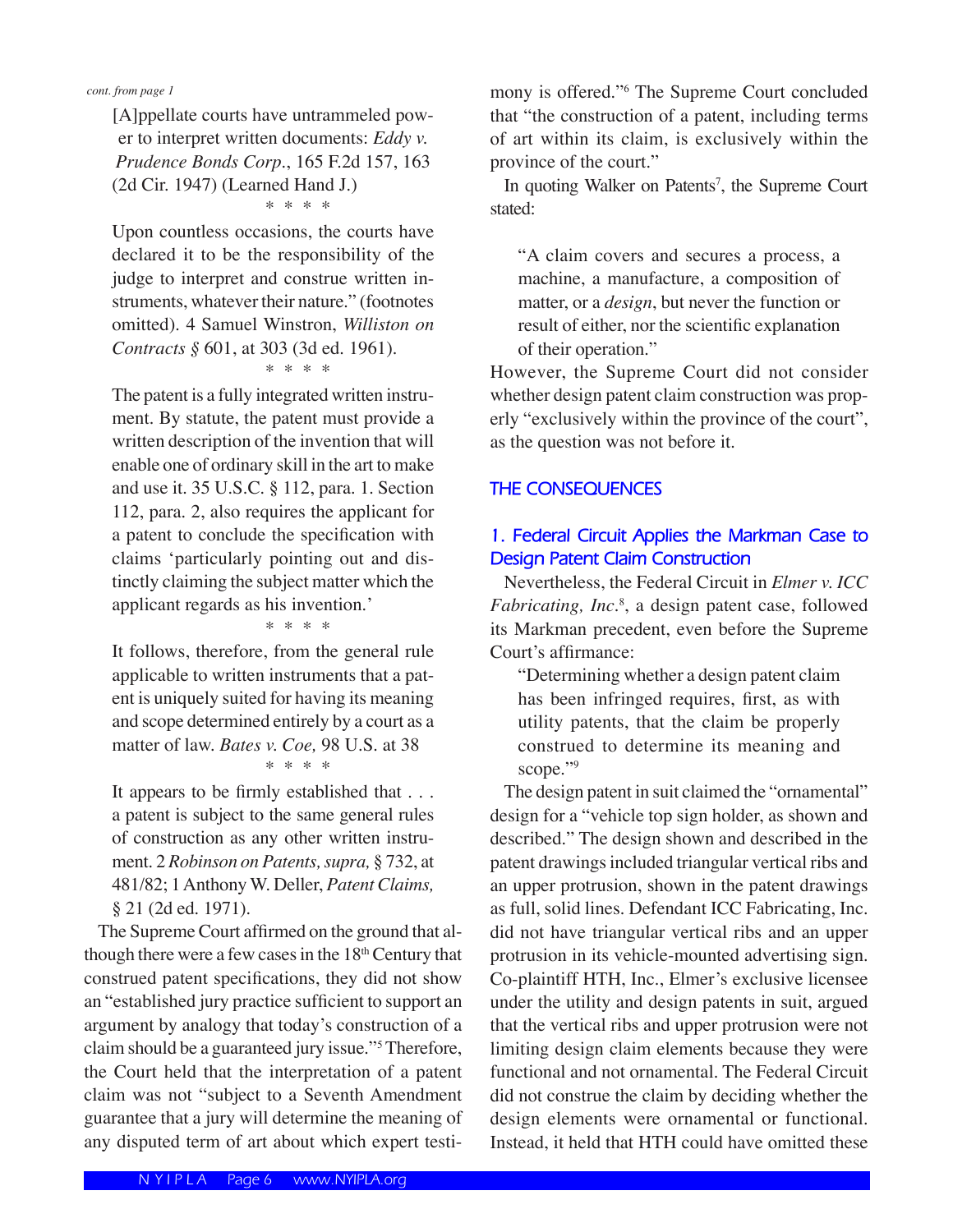features from its patent drawings by placing the features in broken lines instead of full, solid lines for "design patents have almost no scope. The claim at bar, as in all design cases, is limited to what is shown in the application drawings."<sup>10</sup>

 Judge Giles Rich, as explained early on in *Application of Blum*<sup>11</sup> and *Application of Zahn*<sup>12</sup>, stated that if an applicant wishes to represent any part of his design sought to be patented, it should be placed in full solid lines and not broken lines.<sup>13</sup> He stated that when a design patent refers to a complete article, for example, "an automobile body", it is not controlling. Rather, a claim must be read in conjunction with the specification and drawing and in doing so, it is clear that the claim is for the windshield portion only, *which is shown in solid lines in the drawing*, all the rest being in dotted *or broken lines*."<sup>14</sup>

*Goodyear Tire & Rubber Co. v. Hercules Tire & Rubber Co., Inc.*<sup>15</sup> is another example where a design patent owner narrowed its claim by claiming too much (placing the entire design in solid lines) with the result that a competing product with a similar design did not infringe. The design patent was for a tire tread. Hercules admitted that it had purposefully set out to produce a tire that emulated the basic appearance of the Goodyear tire but had done so in a way to avoid infringement. It did not include in its tire the circumferential groove and the shoulder ribs claimed with solid lines in the patented design. The District Court agreed with Hercules that it did not appropriate all of Goodyear's novel features. The District Court found that, in particular, the circumferential groove was "one of the most significant factors contributing to the "080's [U.S. Design Patent No. 349,080] novel or nonobvious appearance"<sup>16</sup> The Federal Circuit agreed that Hercules did not appropriate the novel features of the ʻ080 patent and therefore did not infringe.

 Goodyear had been careful not to claim the sidewall of the tire by placing this section of the tire in broken lines. But it didn't place its circumferential groove or shoulder ribs in broken lines when it could have. If it had, it would have made it more difficult for Hercules to avoid infringement. But the placing of these features in solid lines effectively limited the scope of the ʻ080 patent, enabling Hercules to avoid infringement.

 After invoking its ruling in *Elmer v. ICC Fabricating, Inc.*<sup>17</sup> that *Markman* applies to design patents as well as utility patents, the Federal Circuit then found:

The requirement that the court construe disputed claim language, as applied to design patents, must be adapted to the practice that a patented design is claimed as shown in its drawing. There is usually no description of the design in words:

37 C.F.R. § 1.153(a). The title of the design must designate the particular article. No description, other than a reference to the drawing, is ordinarily required. The claim shall be in formal terms to the ornamental design for the article (specifying name) as shown, or as shown and described. More than one claim is neither required nor permitted.

 The promulgation of the provisions of Title 37 of the Code of Federal Regulations is authorized by Title 35 United States Code, Section 2. It is the codified law regarding design patent claim presentation and construction.

 Therefore, a Court, in considering the scope and extent of the question of law in construing (interpreting) a design patent claim, is limited primarily to referring to the drawings to observe which part of the design is claimed as new and ornamental (in solid full lines) and what is deemed old or functional or merely environmental. The former defines the claimed subject matter and the latter (in broken or dotted lines) forms no part of the claimed design. The prosecution file history should only be consulted to see if the applicant has admitted that a particular claimed design element is in fact old and functional. The Court should not decide as a part of claim construction which design elements are functional or old in the art because, it is submitted, that the better authorities hold that this issue is a question of fact for decision by either the trier of fact or the jury.

#### **2. Translating Patent Drawing Lines into Words**

 The Federal Circuit added a further requirement for design patent claim construction in *Durling v. Spectrum Furniture Company*. <sup>18</sup> There, the District Court held U.S. Design No. 399,243 invalid for ob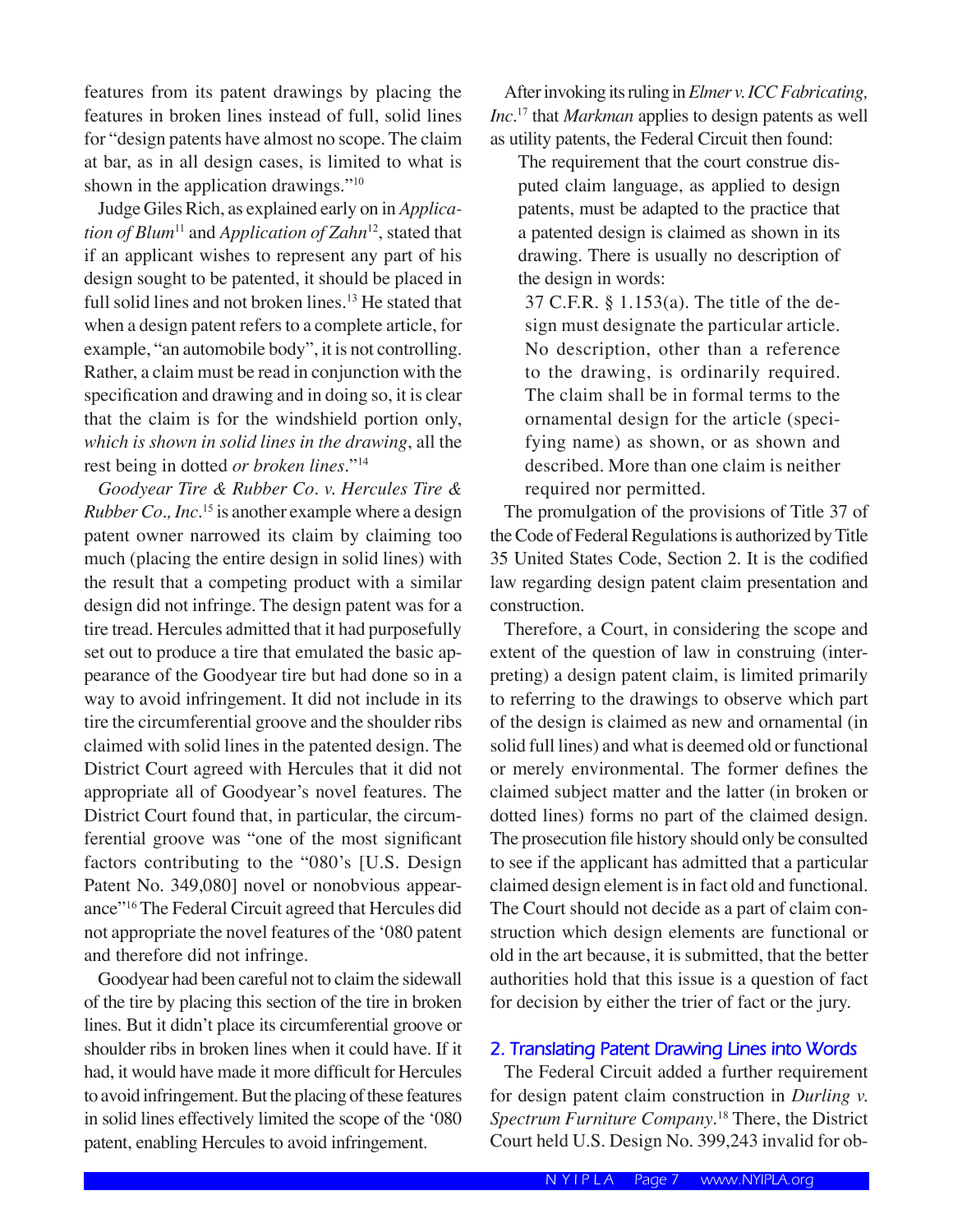viousness but the Federal Circuit *reversed* for lack of a primary reference. In reversing, the Federal Circuit held that in an obviousness analysis, the trial court must first translate the visual description depicted in a design patent claim into words so that "the parties and the appellate courts can discern the internal reasoning employed by the trial court to reach its decision as to whether or not a prior art design is basically the same as the claimed design."

 The Federal Circuit disagreed with the District Court's verbalization of the patented design as shown and labeled in the patent drawings. The drawings employed all solid lines, and no dotted or broken lines. The Federal Circuit held that the District Court erred in not mentioning the specific claimed design elements.

 The Federal Circuit's verbalization of the solid lines of Durling's design patent drawing captured all of its design elements. It held that the District Court had committed error in that in construing Durling's claimed design too broadly, it had focused on the design concept of Durling's design rather than on its visual appearance as shown in the patent drawings. There were, therefore, significant differences between the correct claim construction of the patented design and the asserted primary prior art reference, the Schweiger sofa model. As a result, the Court of Appeals held that it was error to invalidate Durling's design patent on grounds of obviousness.

 A visual design patent claim was also translated into words in aid of claim construction<sup>19</sup> in *Child Craft Industries, Inc. v. Simmons Juvenile Products Company, Inc.*<sup>20</sup> This was a declaratory judgment action for non-infringement of defendant Simmons' U.S. Patent No. Des. 369,490 for an ornamental design of a crib endboard. The parties agreed that although each of the basic design elements of Simmons' patent appeared in the prior art, no single reference contained all of the elements combined in the ʻ490 patent. Therefore, Simmons was entitled to patent the particular combination of elements. However, Simmons' argument for infringement on the part of Child Craft Industries relied on a verbal construct of its patent drawings (which uniformly consisted of solid lines) that omitted reference to two novel ornamental features of the crib endboard, a flat bottomed intermediate rail and a unique 3-4-3 slat configuration.

 The District Court disagreed with Simmons' proposed claim construction and construed the design claim to include the two design features that Simmons had omitted. The Court stated the Figs. 1, 3 and 5 of the patent drawings "clearly display[ed] these design features, while Figure 8 details the spacing and shape of a portion of the slats. These features give the basic Shaker design its distinctive and ornamental appearance."<sup>21</sup> The reason that the Court contradicted Simmons' verbal construction of its design patent is that it inspected and relied on what was shown in the patent drawings in conformity with its prior quote from *In re Mann*<sup>22</sup>: in short, "design patents have almost no scope. The claim at bar, as in all design cases, is limited to what is shown in the drawings."

 It appears that the Courts are adhering to the rule of design patent claim construction initially set out in *Application of Zahn* and *Elmer v. ICC Fabricating, Inc.*

#### **3. Ornamentality and Points of Novelty**

 The patent statute 35 U.S.C. §171, provides that "whoever invents any new, original and ornamental design for an article of manufacture may obtain a patent therefore . . . ." If an applicant can only claim what is new, original and ornamental and not what is old and functional, are such issues questions of fact for the fact trier or jury? Are they treated as questions of law which are decided as part of design patent claim construction hearing or inquiry?

 In *Five Star Manufacturing, Inc. v. Ramp Lite Mfg. Inc.*<sup>23</sup>, an action for infringement of a design patent for an arched lawn mower ramp, the Court denied defendant's motion for summary judgment of noninfringement. The basis for defendant Ramp Lite's motion was that elements of Five Star's patented design were functional and not ornamental. The District Court denied the motion for summary judgment on the grounds that plaintiff by the introduction of sufficient evidence, had raised a genuine issue of fact as to whether the challenged features (principally, the ramp arch) were ornamental. In explicitly holding that "whether the features of a design are functional or ornamental is an issue of fact", the Court cited *Hupp v. Siroflex of America, Inc.*<sup>24</sup>, where the jury's verdict of "not ornamental" was reversed for a lack of substantial evidence to support the verdict. The Federal Circuit did not explicitly state that the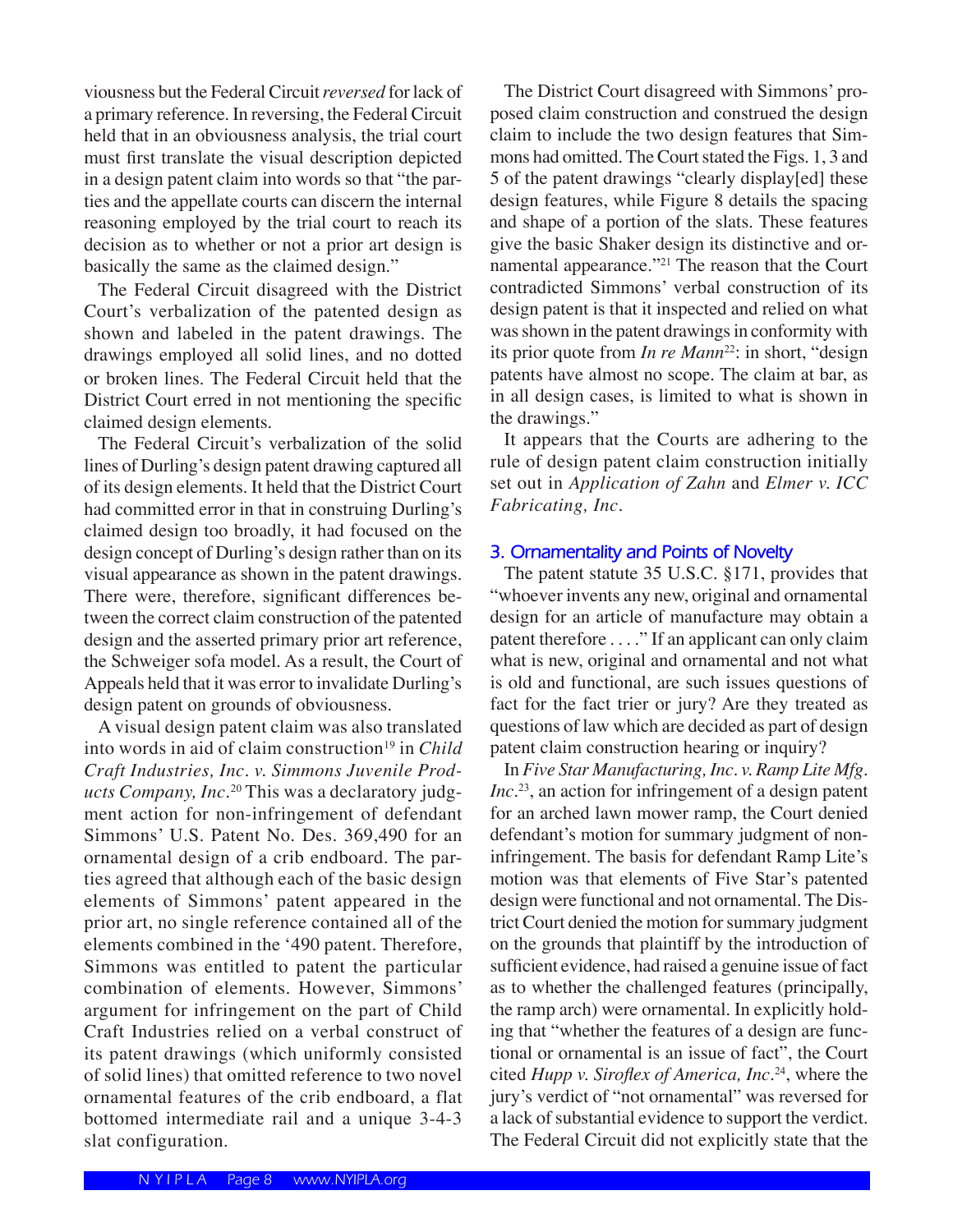issue was a question of fact for the jury, however, the issue of whether the design patent for a mold used to make simulated stone pathway met the statutory requirement of being ornamental was presented to the jury at trial with the introduction of testimonial evidence and not at a pre-trial Markman-type claim construction hearing or argument.

 The Federal Circuit clearly considered the ornamental/functional dichotomy to be a question of fact when it reversed the jury's verdict of patent invalidity because "there was not substantial evidence to

support the finding that the patented design was not ornamental."<sup>25</sup>

 On the other hand, in *Contessa Food Products, Inc. v. Conagra, Inc.*,<sup>26</sup> the Federal Circuit noted with apparent approval that the District Court, in construing the "sole claim" of a design patent entitled "Serving Tray With Shrimp", had "based its claim construction on the ornamental features illustrated by all of the Figures . . . ." Also, and more recently, the Federal Circuit in *Bernhardt LLC v. Collezione Europa U.S.A., Inc.*<sup>27</sup>, observed without criticism, that "the District Court determined the non-functional aspects of Bernhardt's design patents in the *claimconstruction* rulings, which Collezione has not contested. Thus, Bernhardt was not required as part of its infringement case to make any evidentiary showing of ornamental features."

 Does this mean then, that if the District Court does not decide whether design features are ornamental (as opposed to functional) at the claim construction hearing, the design patent owner must put on its proof that the design features are ornamental as a necessary first part of its infringement case? Does the trial court's failure to decide the issue on a question of law basis transmute it into a question of fact to be decided by the trier or jury at trial?

 With respect to the statutory requirement of novelty, the Federal Circuit has been consistent and clear that "both the ordinary observer and point of novelty tests are factual inquiries that are undertaken by the fact finder during the infringement stage of proceedings, after the claim has been construed by the court."

 The Federal Circuit relied on its previous decisions that the point of novelty test is a question of fact



Philip T. Shannon

in *Contessa Food Products, Inc. v. Conagra, Inc.* ("The ʻpoint of novelty' test... requires proof that the accused design appropriates the novelty which distinguishes the patented design from the prior art")<sup>28</sup> and in *Catalina Lighting Inc. v. Lamps Plus, Inc.* ("According to the ʻpoint of novelty test, the fact-finder must determine whether the accused design appropriates the points of novelty that distinguish the patented design from the prior art." $)^{29}$ 

 But of course, the two cases contain conflicting rulings regard-

ing whether "functionality" is a question of fact for the jury or a question of law for the court in a claim construction argument.<sup>30</sup>

 In *Contessa Food Products*, the Federal Circuit found "no error in the District Court claim construction" which had "based its claim construction on the ornamental features by all of the Figures..."<sup>31</sup>, whereas in *Catalina Lighting*, the Court found that "given Swanson's testimony, the jury was presented with evidence that these functions are not functional, but instead were aesthetic design choices."<sup>32</sup>

 The District Court in *Black & Decker (U.S.) Inc. v. Pro-Tech Power, Inc.*, <sup>33</sup> blames the strongly contested disputes over whether functionality and points of novelty are questions of fact or questions of law on the fact that the litany of reasons and authorities noted in the outset of this article, as to why claim construction in a utility patent case is a question of law for the Court, simply do not apply in making determinations of functionality or points of novelty in the design patent context.

 For example, in *In Re: Plastic Research Corporation*, the Court stated that after "having more fully reviewed the implications of the Supreme Court's decision in *Markman v. Westview Instruments, Inc.* and the Federal Court's subsequent opinion in *Cybor Corporation v. FAS Technologies, Inc.*, the Court is persuaded that the point of novelty is a question of law to be resolved by the judge." 34

 But, the *Black & Decker* court in Virginia disagrees on the basis that:<sup>35</sup>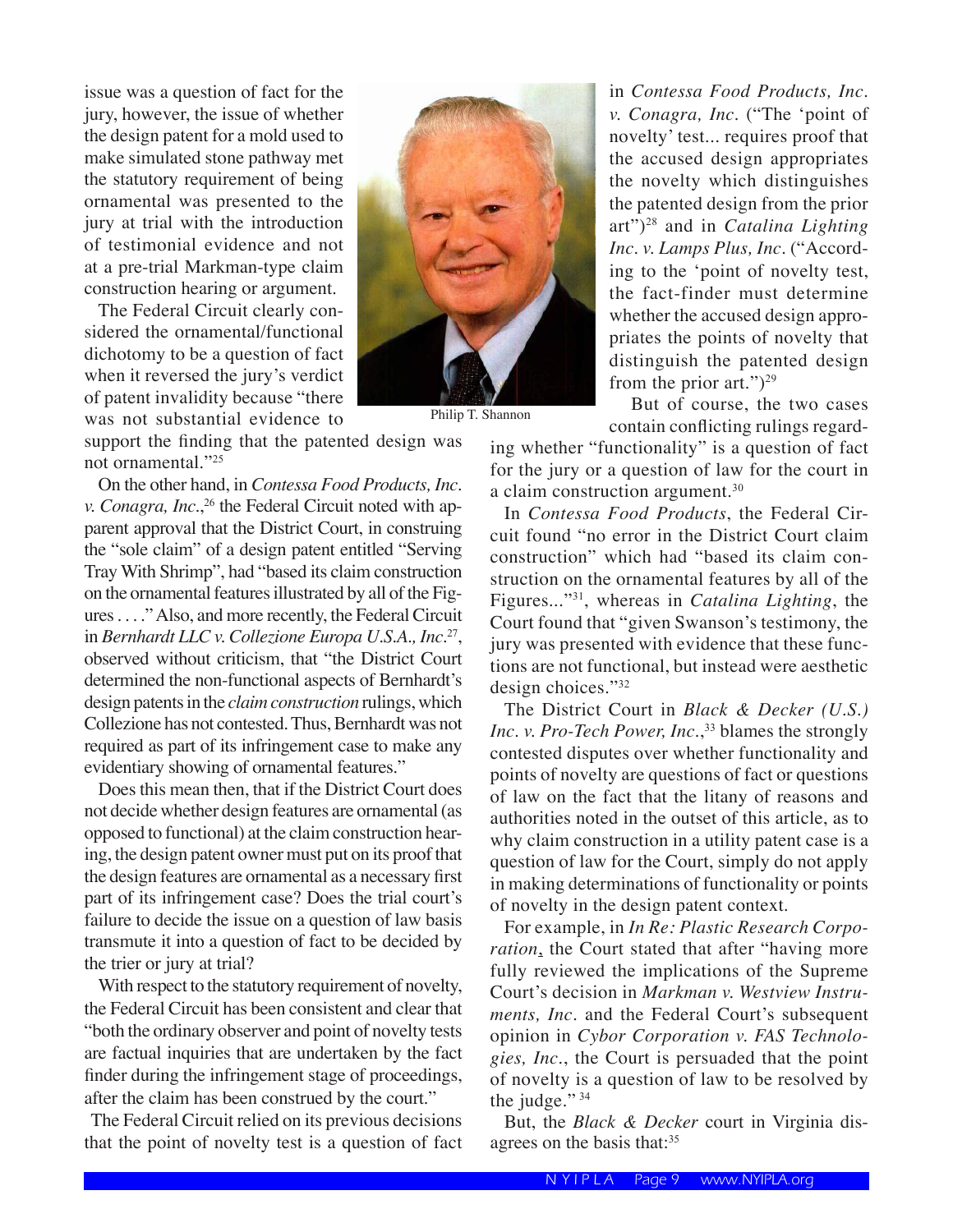The rationale behind the decision in *Markman* simply does not apply to making determinations regarding functionality or "points of novelty" in the design patent context. Because design patent claims consist of pictures, and not words, the Court's experience with "document construction" and "standard construction rules" regarding terms contained in a document, are not of help in the design patent context. Furthermore, decisions regarding functionality and "points of novelty" are very likely to come down to a battle of the experts and, necessarily, will force the Court to make credibility determinations. This is evidenced in the present case by the voluminous expert reports and Pro-Tech's clear reliance on its own expert for every "finding" regarding functionality or "points of novelty".

 In a well-reasoned and researched opinion, Chief Judge Cacheris held that whether certain elements of the design patent in suit were functional should be reserved for the jury and that likewise, the determination of "points of novelty" is an issue of fact for the jury.

 The Court of Appeals on July 21, 2004, in *Phillips v. AWH Corporation*<sup>36</sup> , a utility patent case concerned with claim construction methodology, ordered a Rehearing En Banc. If they are moved in the future to do so, in a design patent claim construction case, this Committee is confident that Judge Cacheris' opinion deservedly will receive considerable attention and study by the parties, the Amici and the Court.

#### **CONCLUSION**

 Over the last fifty years the importance of design, style and appearance in commercial product attractiveness, has dramatically increased. Given fungible products, the aesthetically attractive one sells better than the prosaic. The talent and contribution of the designer is difficult to quantify but translates into commercial success and psychological satisfaction. Design patents clearly encourage and foster good and innovative designs. The rules governing Markman claim construction hearings for design patents need to be judicially clarified to vest more confidence and certainty in present and prospective owners of this valuable intellectual property right.

<sup>1</sup> Philip T. Shannon, chair of the NYIPLA Design Protection Committee, joined Pennie & Edmonds upon graduation from Fordham Law School in 1964 where he litigated and tried patent and trademark cases until the Pennie Firm closed its doors in December 2003. He earned an LLM in Trade Regulation at NYU in 1970 and is presently Counsel at Fross Zelnick Lehrman & Zissu in New York. The author would like to thank the members of the Design Protection Committee, including David Greenbaum, John Gallacher, James Prizant, Karen Horowitz, and Stephen Kampmeier.

2 52 F.3d 967 (Fed. Cir. 1995), aff'd 517 U.S. 370 (1996).

3 517 U.S. at 372.

- 5 517 U.S. at 380.
- 6 Id. at 372.

7 6 Liscomb, Walker on Patents, § 21:17 at 315-316 (emphasis added).

- 8 67 F.3d 1571 (Fed. Cir. 1995).
- 9 Id. at 1577, quoting Markman, 52 F.3d at 976.
- 10 In re Mann, 861 F.2d 1581, 1582 (Fed. Cir. 1988).
- 11 374 F.2d 904 (CCPA 1967).
- 12 617 F.2d 261 (CCPA 1980).
	- 13 374 F.2d at 907.
	- <sup>14</sup> 617 F.2d at 267 (emphasis added).
	- 15 162 F.3d 1113 (Fed. Cir. 1998).
	- <sup>16</sup> Id. at 1122.
	- 17 67 F.3d 1571, 1577 (Fed. Cir. 1995).
	- 18 101 F.3d 100 (Fed. Cir. 1996).

<sup>19</sup> There is no indication in the District Court's opinion that it had at any time conducted a Markman Claim Construction hearing.

- 20 990 F. Supp. 638 (S.D. Ind. 1998).
- <sup>21</sup> Id. at 641 (citation omitted).
- 22 861 F.2d 1581, 1582 (Fed. Cir. 1988).
- 23 44 F. Supp. 2d 1149 (D. Kan 1999).
- 24 122 F.3d 1456, 1460 (Fed. Cir. 1997).

 $25$  Id. at 1461.

26 282 F.3d 1370 (Fed. Cir. 2002).

29 295 F.3d 1277, 1286-87 (Fed. Cir. 2002), citing Contessa Food Prod., 282 F.3d at 1377.

<sup>30</sup> If claim construction is a question of law, then any dispute as to a claim's meaning and scope is resolved by legal argument and not by an evidentiary hearing.

33 47 USPQ2d 1843 (E.D. Va. 1998), appeal dism'd 232 F.3d 905 (Fed. Cir. 2000).

34 2002 U.S. Dist. Lexis 20547 (E.D. Mich. 2002) (citations omitted).

<sup>36</sup> In response to the Court of Appeal's call, over thirty-five (35) Amicus briefs have been submitted for this Rehearing En Banc, including the ABA, the PTO and the NYIPLA.

<sup>4</sup> 52 F.3d at 978.

<sup>27 386</sup> F.3d 1371 (Fed.Cir. 2004).

<sup>28 282</sup> F.3d at 1377.

<sup>31 282</sup> F.2d at 1377.

<sup>32 295</sup> F.3d at 1287.

<sup>35 47</sup> USPQ2d at 1846.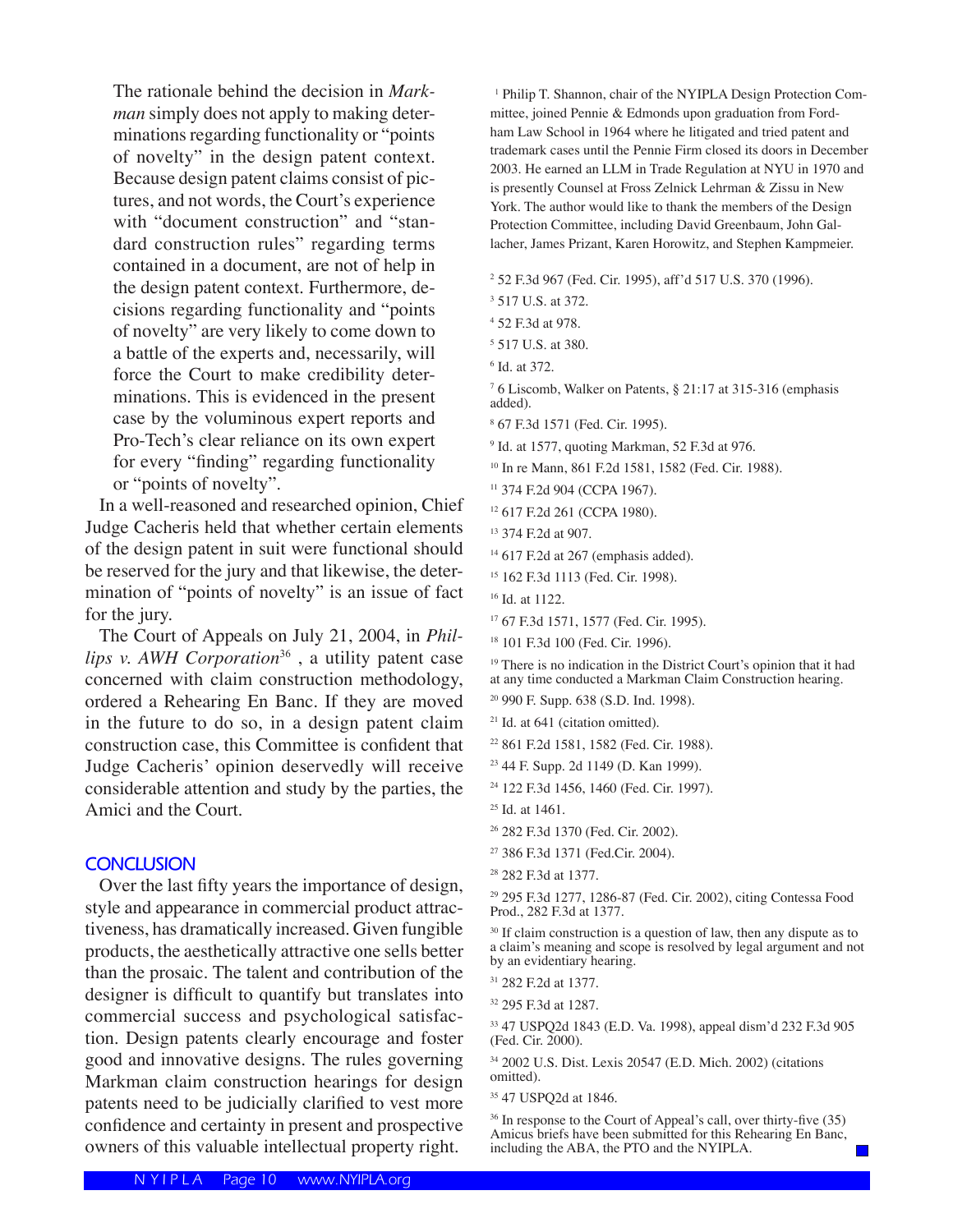# From Stolen Secrets to Safeguarded Source Code: The Importance of Trust in International Outsourcing Ventures

#### *by Kiran Ghia*

#### **I. Introduction: Trust**

 Hanging high above the workstations of software developers at Bleum Inc.'s headquarters in Shanghai is a blue and black lettered-sign that reads "Protect Our Customer."1 This slogan serves to remind Bleum's foreign-based team of software engineers of the urgent need to protect the customer's software code. Along with other preventative measures such as an access-controlled workroom, this wall-hanging takes aim at a growing concern over the lack of intellectual property protection in place by outsourcing service providers in countries such as China, India and Eastern Europe.

 For all the benefits derived from international outsourcing, it carries with it several potentially disastrous liabilities. While the sharing and widespread dissemination of intellectual property, whether in the form of source code, trade secrets or other confidential information, is a commonplace and necessary occurrence in the outsourcing industry, theft and misuse of customers' intellectual property by outsourcing vendors have become major security risk-factors for customers seeking to outsource offshore. In fact, the latest CSI-FBI Computer Crime and Security Survey, which surveyed several hundred large US companies, reported losses totaling over \$11 million for the theft of proprietary information in the previous year alone.<sup>2</sup>

 While many analysts have examined the common concerns and issues that arise in intellectual property protection (IPP) with outsourcing vendors, none have thoroughly addressed the issue of trust—an issue that is perhaps best described as both an underlying cause of intellectual property (IP) security breaches as well as a solution to the problem itself. Trust, in fact, is at the heart of the debate regarding ʻalternative workplace' environments and ʻvirtual organizations.' It seems only natural then, that the issue of trust should be a focal point in the outsourcing debate with respect to IPP. Exploring the nature of trust and how it can be developed with an international outsourcing vendor, as well as exploring the dimensions of the intellectual property concerns themselves from an international

perspective, may help to provide businesses and legal counsel with a better framework for understanding how to address these issues.

 A culture of mistrust within an organization may be responsible for the lack of loyalty by any given employee. If, for example, employees' behavior is largely shaped by the overarching managerial attitude and corporate culture, the recent trend towards "audit mania" (described as the "urge to have some independent inspection") sends a message to employees that they are not trusted.3 Charles Handy states that this attitude "becomes a self-fulfilling prophecy. ʻIf they don't trust me,' employees say to themselves, ʻWhy should I bother to put their needs before mine?'" If it is at all true that a "lack of trust makes employees untrustworthy," Handy notes that this "does not bode well for the future of virtuality in organizations."4

 Without nurturing a trust-based mentality, outsourcing vendors, like employees in a virtual organization, have little incentive to remain loyal to their customers, and the security of IP assets becomes a serious concern. Where offshore vendors have minimal contact, if any, with their customers, where they have only known their customers for a short period of time, and where they often have cultural barriers to communicating with their customers, clear structural obstacles exist to developing loyalty and trust. Customers often remain suspicious of vendors they contract with and have a myriad of security measures in place to protect themselves. In turn, employees of outsourcing vendors may feel undervalued and begin to lose faith in the organization. This mentality, combined with different cultural attitudes toward intellectual property rights, can make for a potential IP security breakdown.

#### **How to develop and maintain trust with the offshore vendor**

While technology has given us the actual capacity to run organizations with offshore outsourcing vendors, technology is simply not enough. Handy would urge that companies utilizing international outsourcing service providers must learn to run their systems based more on trust rather than on control.<sup>5</sup>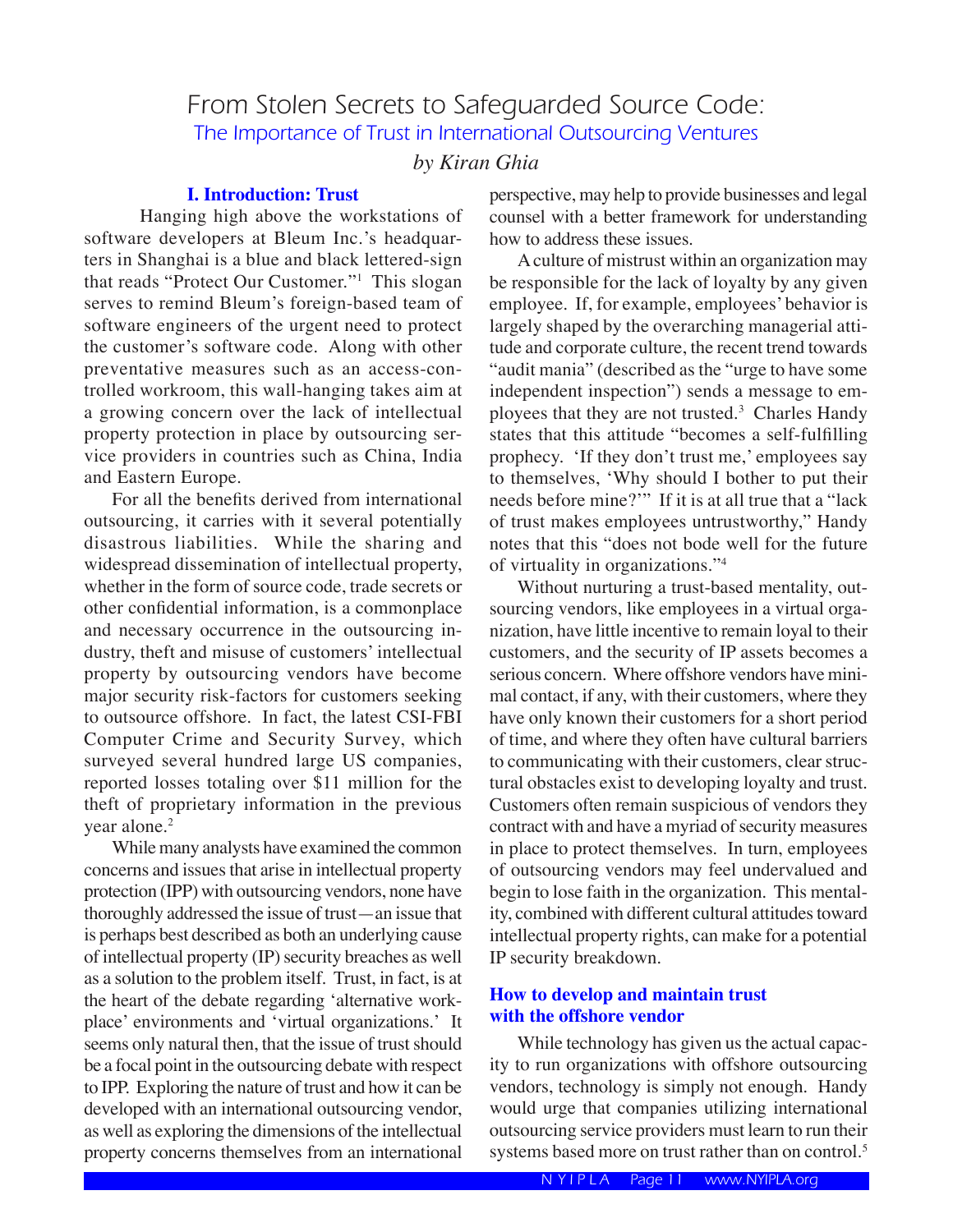But how does an organization learn to build trust in an ever-expanding corporate environment where managers may not even know their employees, or even worse, where managers may be suspicious of their own employees?

 Sociologist Robert Putnam, who has written about the decline of social cohesion and trust in civic society, has used the phrase "coordination and cooperation for mutual benefit" to describe certain features of ʻsocial capital.'6 In the business context, this phrase provides a key to understanding the building blocks of a trusting organization.7 Employees must be able to work in an organization that emphasizes *reciprocal* benefits and the *common* good—in other words, they must feel fulfilled and valued by the company. Nurturing trust at the individual vendor employee level will help to create a loyal employee base, which will ultimately result in the protection of the customer's IP. There are several common sense principles that customers can utilize from the outset of their relationship with an outsourcing vendor.8

 The first principle that can help to foster a trusting environment with an international outsourcing service provider is that a customer must know the vendor it is contracting with. It is simply not sensible business practice to trust employees or companies that you do not know well, or that you have not witnessed in action, or who may not be dedicated to the same goals.9 For customers, this means getting to know an outsourcing vendor before committing to a contract by visiting its facilities, meeting with managers and employees of the vendor company, and ensuring that both companies are dedicated to the same end-goals. This principle goes hand-inhand with another core principle of trust: that trust requires contact and touch. No matter how much a vendor might share a customer's commitment, this "commitment still requires personal contact to make it real."10 More importantly, according to John Naisbitt, the accelerating pace of "high tech" society must be balanced by "high touch" or human contact, in order to foster healthy and trusting businesses.<sup>11</sup>

 As a starting point, both customers and outsourcing vendors, as individual companies, should assess whether they already have trusting relationships with their employees, clients, and other business affiliates. Outsourcing vendors should provide this internal information (through surveys, evaluations, etc.) to customers as a prerequisite to engaging in a business relationship. With this information, a customer may be better prepared to approach and get to know the particular vendor. This ʻgetting-toknow you' process entails meeting with international outsourcing vendors on a regular basis, and not just through videoconferencing or telephone calls, but through live, face-to-face meetings. Further, vendor employees should be given ample opportunity to get to know both the customer's managers and employees. For example, if the costs are not prohibitive, an exchange program in which vendor employees travel to the customer's place of business might be an important way for the customer to initiate a dialogue and a relationship with the vendor. On the other hand, frequent videoconferencing may be a more cost-sensitive means to achieve this same goal. In addition, customers could sponsor promotional events or giveaways, in which vendors get to sample the customers' products, as yet another way to develop a close, trust-based relationship.

 Perhaps the key principle in building a trusting relationship with an international outsourcing service provider is making a long-term commitment to cultural awareness and sensitivity. Analysts, however, have typically applied the cultural awareness argument to a discussion of the initiation of an outsourcing relationship and corporate compatibility. Specifically, analysts seem to operate under the assumption that there is a perfect vendor match for every customer in terms of cultural beliefs and values. Not only is this assumption somewhat parochial, but it is also limited in scope. Cultural awareness should signify more to a customer than simply determining initial compatibility—it should be a continuing means of learning about a vendor's corporate culture as well as the offshore country's own nuanced social culture and regional differences. If developing trust comes down to the individual level and valuing the individual vendor employee, learning basic cultural norms and cues, sometimes even something as simple as a respectful bow or a ʻNamaste,' can go a long way toward building a trusting and loyal relationship.

 It would be naïve to assume that any given international vendor's culture will align perfectly with the customer's, so learning to work with and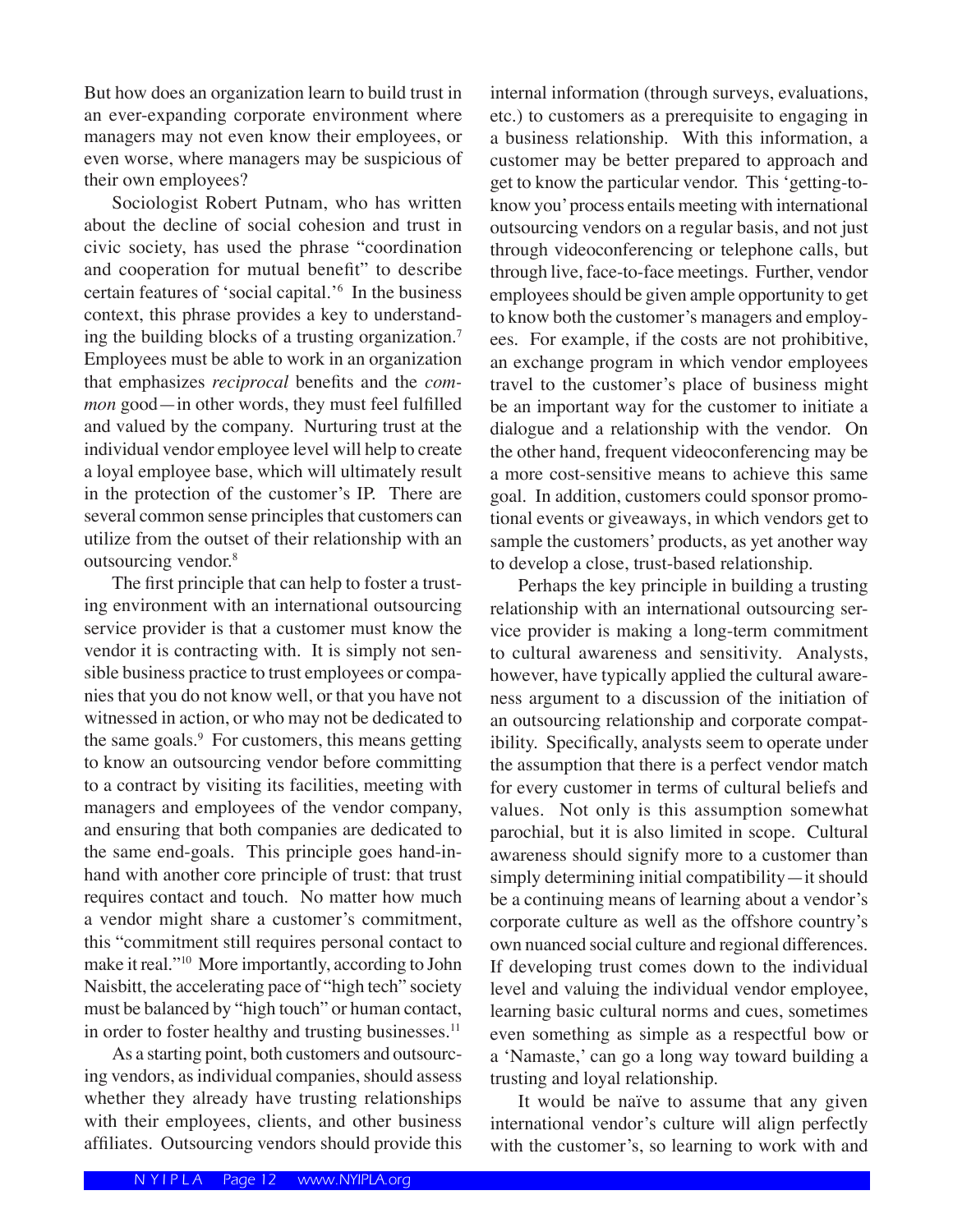around these varying cultural attitudes and values is the best way to build and maintain a trusting relationship with the offshore vendor. Customers can implement cross-cultural awareness training (teaching country-specific cultural norms as well as country-specific IP laws), workshops, partnerships, and exchange programs to give employees and management the opportunity to interact with each other, which, in turn, may foster an environment of trust. Moreover, cultural awareness plays a decisive role in the protection of intellectual property rights in terms of attitudes toward IPP. Establishing an open line of cultural communication can help to build a community of trust and to maintain loyalty to the customer among offshore vendor employees.

 Finally, another key principle in building a trusting organization is the idea of membership.12 Offshore vendor employees must have a sense of belonging to a community even if that community is scattered halfway across the world. This feeling of belonging can help to commit vendor employees to a higher purpose beyond selfishness, and can encourage them to see themselves "as integral to the organization's success."13 By giving offshore vendor employees a stake in the organization, whether through benefits, incentives, or by an open-book management technique in which customers keep all vendor employees informed about the company's performance and the vendor employees' role in it, customers can cultivate a cooperative environment in which vendor employees are truly working toward the "mutual benefit" of the organization by protecting the customer's IP rights.14

#### **II. A Global Legal Perspective: India**

 Developing and maintaining trust with an international outsourcing vendor is one of the most basic elements of international outsourcing and IPP, but it is certainly not the only part of the puzzle. Understanding the legal framework of the vendor country in terms of IP rights is also a critical element in constructing a practical toolkit for an international outsourcing venture. While international outsourcing requires the sharing of virtually every type of IP asset, including copyrights, trade secrets, trademarks, and patents, each proprietary asset is governed by its own unique set of laws which vary from country to country. And,

even in countries that formally recognize strong IP rights, they may lack the means to enforce these rights or may have a general cultural attitude that does not afford the same respect to IP rights as the customer's home country.

 India, for example, has emerged as a global player in the offshore outsourcing industry. The latest figures show that Indian software and services exports jumped to \$12.5 billion in 2003-2004, up from nearly \$10 billion in the previous fiscal year.15 Studies also show that offshoring is creating wealth for the United States, one of India's largest customers; in fact, "for every dollar of corporate spending outsourced to India, the US economy captures more than three-quarters of the benefit and gains as much as \$1.14 in return."16

 However, the risks and actual losses to customers seeking to outsource in India continue to be ever-present. Just last year, the arrest of a former employee of an Indian outsourcing company, Geometric Software Solutions Ltd., who allegedly stole the source code for a computer-aided design package of a customer and offered to sell it to a competitor, led to the first prosecutorial filing for outsourcingrelated IP theft in India.<sup>17</sup> And while outsourcingrelated intellectual property theft has arisen largely in the form of stolen source code, the higher-end business process outsourcing market continues to expand through the use of call centers and other claims processing providers, making customer-specific, personal data increasingly vulnerable to theft. India will therefore have to make greater efforts to strengthen its IPP regime by way of data protections laws and trade secret theft laws if its wants to retain its edge in the industry.

 Moreover, India's path toward an effective IPP regime has been rather inconsistent. Even after the passage of major legislation initiatives in 1999 regarding IPP, including the Patents (Amendment) Act, the Trade Marks bill, and the Copyright (Amendment) Act, and the efforts made to implement the World Intellectual Property Organization Internet treaties, India has continued to struggle with enforcement of IP rights. In fact, the Office of the United States Trade Representative (USTR) recently placed India on its "Priority Watch List," citing concerns over India's Copyright Act and its three broad exceptions, which weaken the protec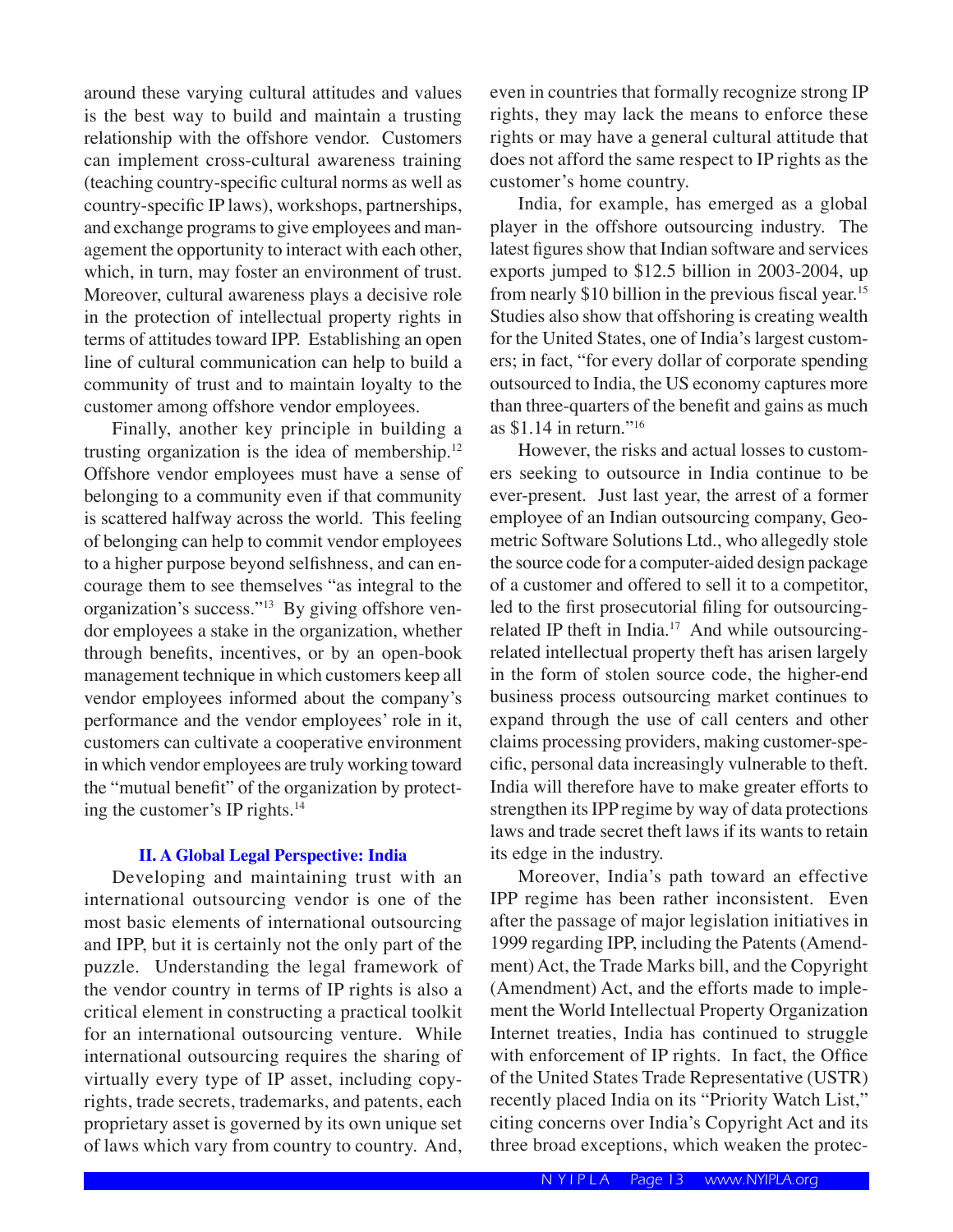tion of software, as well as concerns over the protection of foreign trademarks.<sup>18</sup>

 In spite of these efforts, concerns over IPP in international outsourcing often boil down to a lack of enforcement. While many countries, including India and China, are members of the World Trade Organization and adhere to the Trade-Related Aspects of Intellectual Property Rights (TRIPS), TRIPS protection must still be enforced locally—in other words, individual countries must enact local laws to protect IP even as signatories to TRIPS. However, many countries have not yet enacted such laws, rendering TRIPS protection somewhat meaningless. India was, until very recently, one such country. But, under extreme pressure from the USTR, and much to the chagrin of many Indian drug companies, the Indian government on December 26, 2004, enacted the Patents (Amendment) Ordinance, under which the government provides patent protection for certain products including pharmaceuticals and agricultural chemicals, among other things, in order to fulfill its promise of becoming TRIPS-compliant.19 However, unless the new Ordinance obtains approval by the Indian Parliament, it will lapse, thus further dragging out the process towards creating a comprehensive IP regime.<sup>20</sup> In addition, access to the court systems in many of these countries is limited and / or cumbersome, making compliance and remediation an unlikely possibility. Cultural attitudes are also a barrier to the enforcement of IPP. China, for example, has been criticized for a cultural attitude that seems to disrespect intellectual property, treating it somewhat like communal property.

 Nonetheless, India continues to push towards better protection for IP rights in order to maintain its edge in the international outsourcing industry. To further this effort, India's National Association of Software and Service Companies (NASSCOM) recently launched an initiative to evaluate India's information security system called "Trusted Sourcing," as well as a partnership to prevent cyber crime and related issues with local enforcement authorities, called the Mumbai Cyber Lab.<sup>21</sup>

 Overall, as India and other major offshore players continue to create new IP laws and tighten up their existing laws, customers will increasingly become more comfortable placing their valuable proprietary information in vendors' hands. However, laws or no laws, enforcement will remain a serious concern. One possible alternative to enforcement of IP rights in actual courts is to pursue arbitration or mediation. To this end, it is critical that a customer creates, from the outset, a team of local and regional attorneys who are knowledgeable in the IP laws of the particular vendor's country as well as familiar with the general cultural and legal environment of that country. The lawyer can help the customer to draft an arbitration clause into the original offshoring contract, mandating, for example, that all disputes arising out of the contract are to be settled by arbitration according to the International Chamber of Commerce, which provides international dispute resolution services.<sup>22</sup> However, it is vital that companies and especially legal counsel pay close attention to the site of the arbitration itself, as this can often bear heavily on the outcome of the proceeding.

#### **III. Risk Management: "Trust Plus"**

 Building trust between a customer and an outsourcing vendor also requires detailed knowledge of the intellectual property rights involved in the business relationship. There are two main concerns associated with international outsourcing and intellectual property rights, the first of which is the ownership of IP. Many companies often overlook this vital part of a comprehensive IP protection program, and thus fail to identify, account for, and specify ownership rights of IP assets improved upon or created during the offshoring relationship.23 These issues should be discussed and settled from the outset of the venture, and can be resolved through the use of licensing agreements and other similar instruments. The second major concern in regards to international outsourcing and IP rights is the misappropriation or theft of confidential information, trade secrets, and other proprietary information. As illustrated by the stories of Geometric Software Solutions and others, such as Jolly Technologies—where it was reported that one of the employees at Jolly's Indian research and development center had misappropriated valuable trade secrets in the form of source code and other confidential documents—customers' fears are indeed legitimate. However, there are a number of preventative steps that customers and vendors can take together to help minimize, and hopefully, eliminate these concerns.

 Due diligence is certainly an important initial step in building a strong IPP program. If, after conducting background checks on employees, looking at the company's history, financial stability, retention rates for employees, and whether or not the company does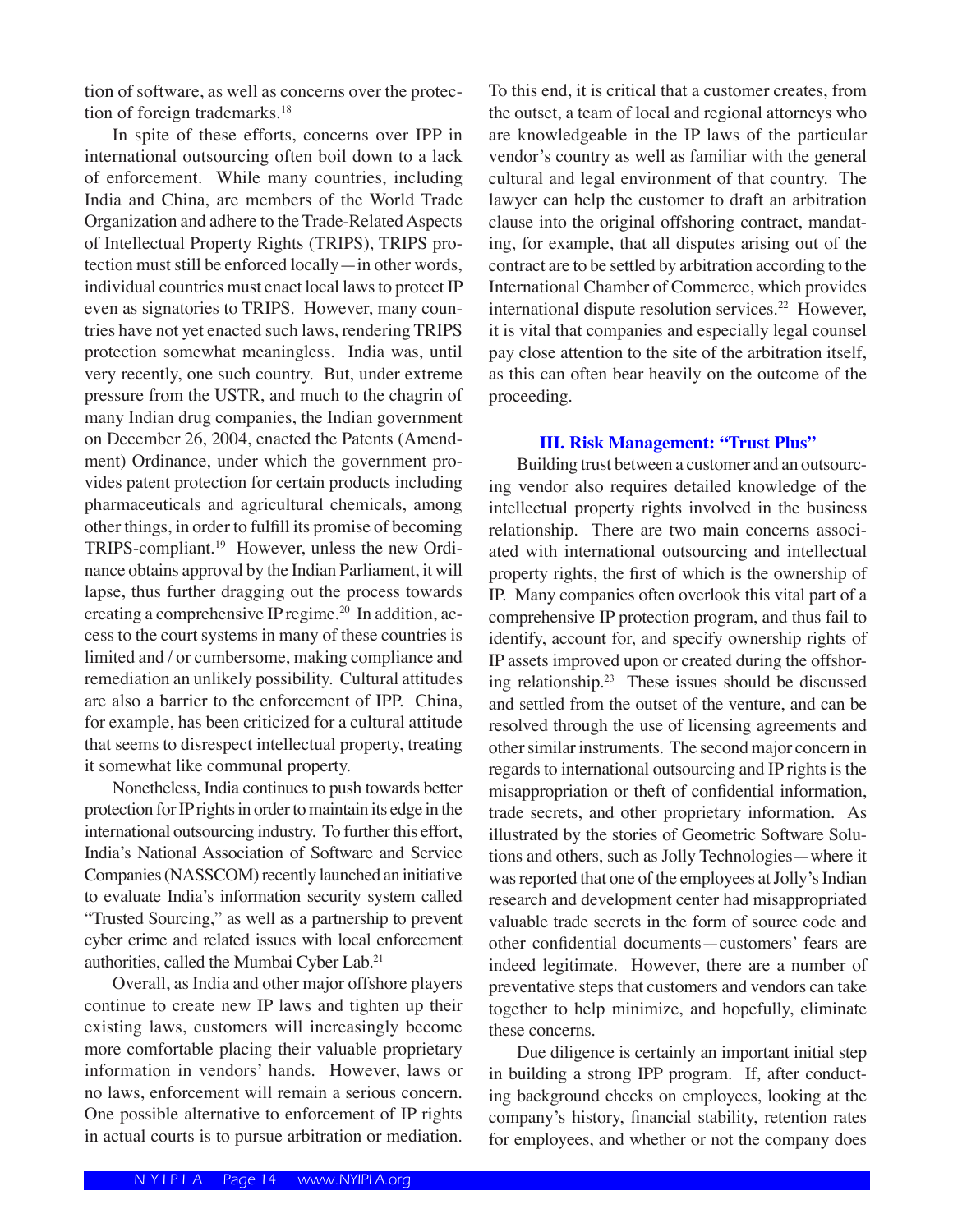business with a chief competitor, a customer determines that the vendor is simply unfit or untrustworthy to do business with, the relationship should not be pursued. However, if a customer finds that the vendor is sound, there are a variety of controls that can be put in place to help protect the customer's IP rights. Non-disclosure agreements and confidentiality agreements, for example, are effective legal tools that can be used to prevent against the accidental or willful loss or disclosure of confidential information. Individual employees of both the customer and the vendor should be required to read and sign such agreements before engaging in any outsourcing venture. Trade secret indemnification agreements with the vendor may also be used to protect valuable proprietary information. As a last resort, customers may think about getting insurance for their source code. In addition, various security measures such as using electronic tags to mark digital property, using internet access controls, segregating the manufacturing process into separate components and outsourcing to multiple vendors, and internal auditing, may help to mitigate the risk of loss.

 While it is important for customers to plan ahead, in considering whether to implement these preventative strategies, customers should also think about adding an element of trust into their otherwise standardized "Due Diligence" checklists. Customers must begin to incorporate trust into their outsourcing ventures to ensure that they are working towards a healthy, trusting business relationship with the vendor, rather than simply creating a lockdown environment of controls and access-card entry, which may only breed mistrust and disloyalty. Therefore, it is critical for customers to create a "trust plus" security environment with their vendor, working primarily to build a relationship of trust with the vendor, balanced with only the necessary and appropriate means of IP security measures for that particular vendor, or for that matter, for the individual employees of the vendor. In practice, for example, this would entail the customer getting to know the vendor and its employees, visiting the facilities, conducting exchange programs and cultural awareness trainings, as well as restricting access to certain workrooms, if this was found to be an appropriate control device for the specific vendor employees. Rather than subjecting a given vendor to an entire battery of security measures, the customer should choose appropriate controls tailored to the individual vendor's situation. Starting the outsourcing relationship on a foundation of trust will

foster a kind of loyalty that restrictions and surveillance cannot guarantee on their own, and can thus serve as a critical means of protecting valuable IP rights in the international outsourcing industry.

1 Sumner Lemon, *Overcoming the Piracy Stigma in China: Providers ʻovercompensate' for the risk* (Aug. 30, 2004), *available at* http:// www.computerworld.com/managementtopics/outsourcing/story /0,10801,95536,00.html.

2 Computer Security Institute (CSI), CSI / FBI Computer Crime and Security Survey 2004, *available at* http://www.usdoj.gov/criminal/ cybercrime/CSI\_FBI.htm.

3 Charles Handy, *Trust and the Virtual Organization*, Harvard Business Review 40, 44 (May-June 1995).

4 Handy at 44.

6 Robert Putnam, *Bowling Alone: America's Declining Social Capital*, Journal of Democracy 6:1, 65-78 (Jan. 1995) (discussing the concept of ʻcivic disengagement' for which Putnam uses the metaphor of bowling: from 1980 to 1993, the number of individual bowlers rose by 10% while league membership decreased by 40%). 7 Douglas Smith, *Are Your Employees Bowling Alone? How to Build a Trusting Organization*, Harvard Management Update 3 (Sept. 1998).

<sup>14</sup> Customers should proceed with caution, however, in extending such benefits to offshore employees, and should be aware of the pitfalls of triggering "joint employer" status over offshore employees.

<sup>15</sup> *See* http://www.nasscom.org.

<sup>16</sup> *Offshoring: Is it a Win-Win Game?* McKinsey Global Institute (Aug. 2003); *see also* Martin N. Baily and Dana Farrell, *Exploding the Myths of Offshoring*, The McKinsey Quarterly (Dec. 2004).

17 Michael Fitzgerald, *Big Savings, Big Risk: Offshore Software Development puts Intellectual Property at Risk* (Nov. 2003), *available at* http://www.csoonline.com/read/110103/outsourcing. html.

<sup>18</sup> *See* http://www.ustr.gov.

<sup>19</sup> *See* Patents (Amendment) Ordinance, 2004 *available at* http:// lawmin.nic.in/Patents%20Amendment%20Ordinance%202004. pdf.

20 P.T. Jyothi Datta, *Date Kept, Now for the Devil in the Detail*, The Hindu Businessline (Dec. 27, 2004)

<sup>21</sup> *See* http://www.nasscom.org.

22 Dana H. Shultz, *What Every Business Lawyer Needs to Know about Outsourcing*, California Bar Journal, Nov. 2004, at 1, 4.

23 Donna Ghelfi, *The ʻOutsourcing Offshore' Conundrum: An Intellectual Property Perspective*, available at http://www.wipo.int/ sme/en/documents/outsourcing.htm.

*Kiran Ghia is an associate at Wiggin and Dana. She would like to thank her colleagues, especially William Simons, for his terrific ideas and guidance, as well as Dale Carlson, Stephen Harris, Elizabeth Galletta, Katarzyna Przychodzen, and Ana Oman for all of their efforts.*

<sup>5</sup> *Id.*

<sup>8</sup> *Id.* at 3.

<sup>9</sup> Handy at 44.

<sup>10</sup> *Id.* at 46.

<sup>11</sup> *Id.*

<sup>12</sup> *Id.* at 48.

<sup>&</sup>lt;sup>13</sup> Smith at 3.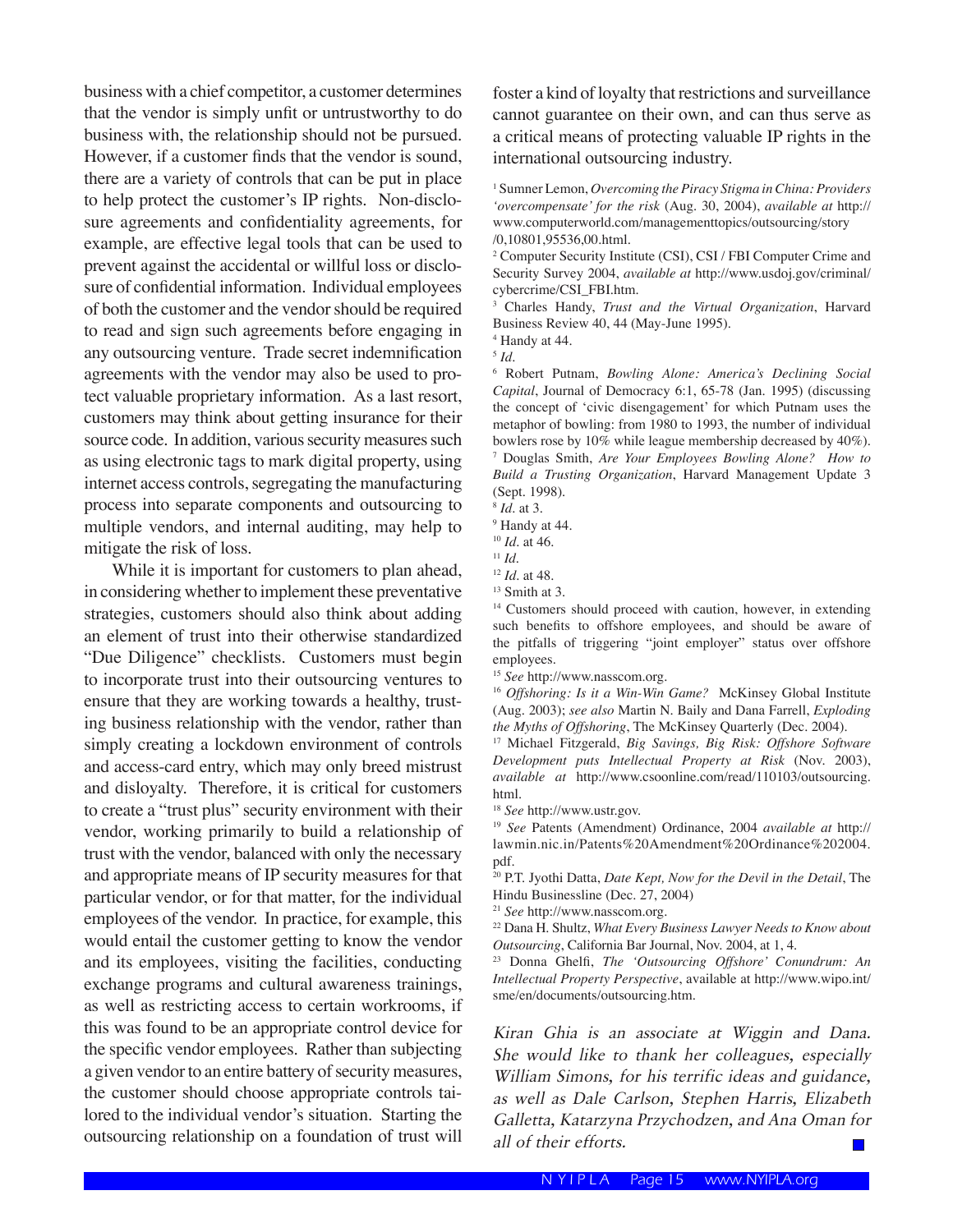# Update on C.L.E. Luncheons

## **November 19, 2004 CLE Fall One Day Program**

 On Friday, November 19, 2004, the NYIPLA hosted a CLE Fall One Day Program at the Yale Club. The Program was divided into four panels. The topic of discussion among Panel I concerned "Inequitable Conduct." The topic of discussion among Panel II concerned "Recent Trends and Developments From the Courts." The topic of discussion among Panel III concerned "Patent and Trade Secrets Practice Update." The last topic of discussion among Panel IV concerned "Ethics in Patent Prosecution."

#### **Panel I –**

#### **"Issues Concerning Inequitable Conduct":**

 Members of Panel I consisted of Thomas Beck, partner, Fitzpatrick, Cella, Harper & Scinto; Edward Filardi, partner, Skadden, Arps, Slate, Meagher & Flom LLP; Herbert Schwartz, partner, Fish & Neave LLP; and John Sweeney, partner, Morgan & Finnegan LLP.

 The panel provided a tutorial on the current state of the law regarding the inequitable conduct defense, and discussed their opinions on the most recent trends in the courts on inequitable conduct issues. In some instances, the panel discussed their participation in recent cases.

 Additionally, each panel member offered his opinion on how the district courts and the Court of Appeals for the Federal Circuit are presently applying the law to the inequitable conduct defense. The panel members also provided advice to patent practitioners based on the current state of the law.

 The panel commented on the Federal Circuit's recent decisions in *Bristol-Meyers Squibb, Co. v. Rhone-Poulenc Rorer, Inc., Dayco Products, Inc. v. Total Containment, Inc.*, and *Hoffman-LaRoche v. Promega, Monsanto Co. v. Bayer Bioscience N.V.* The panel also discussed the Southern District of New York's recent decision in *Purdue Pharma L.P. v. Endo Pharmaceuticals, Inc.*

#### **Panel II –**

#### **"Recent Trends and Developments From the Courts":**

Members of Panel II consisted of Bryan Schwartz, attorney at Calfee Halter & Griswold, in Ohio; Mark Koffsky, attorney at Goodwin Procter; Henry Kennedy, Managing Attorney at Willkie Farr & Gallagher; and Fredrick Zullow, partner at Milbank, Tweed, Hadley & McCloy.

 Mr. Schwartz spoke on "The Renaissance of Patent Litigation at the ITC." He discussed 19 U.S.C. § 1337, which was enacted to protect against "unfair competition in import trade." He described the types of suits that could be brought in the ITC, the jurisdictional requirements for bringing such suits, and the potential remedies. He focused on suits that currently are before the ITC involving at least one party from New York. Mr. Schwartz further described the similarities and differences between practicing before district courts and the ITC.

 Mr. Koffsky spoke on "Standards Setting – *Rambus* Revisited." He discussed the ongoing *Rambus* saga as it relates to the interface between patent law and standards setting committees. As background, Mr. Koffsky described the *Rambus v. Infineon* district court and Federal Circuit proceedings, and discussed the FTC complaint against Rambus (which was brought after the District Court found that Rambus had committed fraud by failing to disclose certain patent applications to a standards setting committee, but before the Federal Circuit reversed the finding of fraud and remanded the case). Mr. Koffsky then discussed the current status of the case (an FTC ALJ ruled in favor of Rambus and the case has been appealed to the full FTC), discussed lessons that could be learned from the *Rambus* saga, and provided practice tips based on the same.

 Mr. Kennedy spoke on "Electronic Case Filing In The Southern District of New York." He discussed electronic case filing requirements in the Federal Courts with a focus on the Southern and Eastern Districts of New York. Mr. Kennedy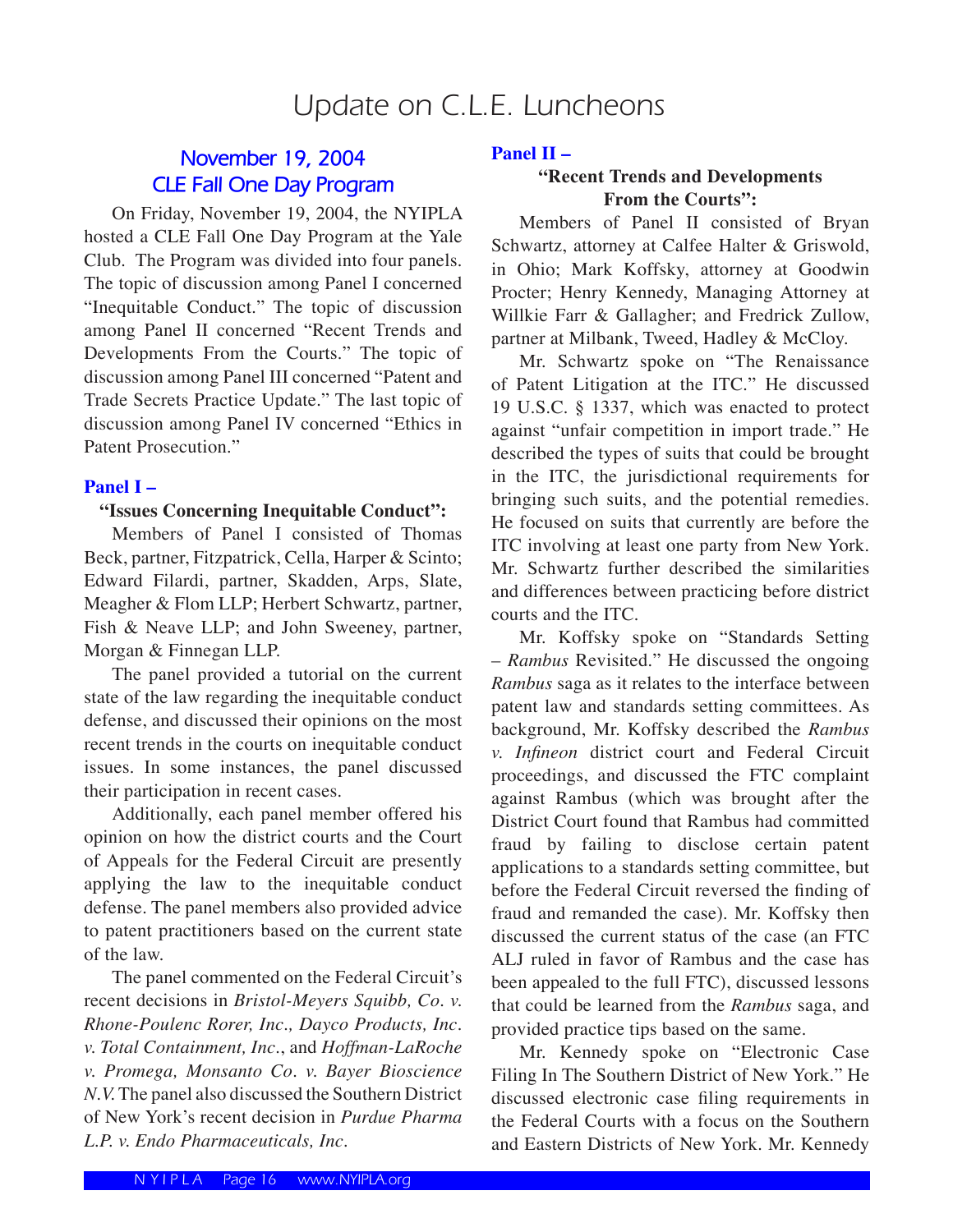described some of the Courts' specific rules, and provided practice tips to ensure compliance with electronic filing rules/requirements.

 Mr. Zullow spoke on "How *Daubert* Is Shaping Patent Cases." He discussed the admissibility requirements for expert evidence. As background, Mr. Zullow described the admissibility requirements before *Daubert*, and gave a brief overview of the requirements of *Daubert*. Mr. Zullow then discussed the requirements for admissibility of expert evidence, in detail, providing the factors that courts consider, and the burdens of proof that apply. Finally, Mr. Zullow discussed statistics regarding *Daubert* challenges in patent cases, and discussed the trends that have become apparent.

#### **Panel III –**

#### **"Patent and Trade Secrets Practice Update":**

 Members of Panel III consisted of the Honorable Richard Torczon, Administrative Patent Law Judge of the Board of Patent Appeals and Interference at the U.S. Patent & Trademark Office; Stanley Lieberstein, partner at St. Onge Steward Johnston & Reens; Maria Luisa Palmese, partner at Kenyon & Kenyon; Philip Vorbeck, attorney at Alston & Bird; and Theodore Mlynar, partner at Kramer, Levin, Naftalis & Frankel.

 Judge Torczon spoke on "Update on New Interferences Practice Rules." He provided an update on the new interference practice rules. He discussed the timeline of the new rules, the rulemaking goals, and key changes, which are more Board control over issues raised, allowing petitions to go directly to the panel, and a clearer estoppel effect from claim correspondence.

 Mr. Lieberstein spoke on "*Knorr-Bremse*: Where Do We Go From Here?" Mr. Lieberstein discussed in detail the background of the *Knorr-Bremse* case, including how the case went to trial, what happened at the trial level, how the Federal Circuit issued an order, *sua sponte*, for re-argument, *en banc*, on issues concerning whether the "adverse inference" rule should continue to apply when an accused infringer fails to produce an exculpatory opinion in defense of a willful infringement charge. Mr. Lieberstein also discussed the impact of the *Knorr-Bremse* decision, which overturned the "adverse inference" rule, on patent litigation and opinion practice.

 Ms. Palmese spoke on "When Is Electronic Media a ʻPrinted Publication'?" She discussed in detail the importance of understanding electronic media as a prior art source and the law governing what constitutes a printed publication under 35 U.S.C. 102(a) or (b). She discussed the history of the cases concerning "printed publication" with a particular emphasis on the recent Federal Circuit case, *In re Klopfenstein*, 380 F.3d 1345 (Fed. Cir. 2004) and its impact. She further discussed PTO's practice in making rejections based on electronic media and provided valuable tips on how to respond such rejections.

 Mr. Vorbeck spoke on "Trends on a Civil Approach To Trade Secret Law." He provided an overview of the trade secrets law in Germany, both criminal and civil, and contrasted the German law with the provisions of the U.S. Uniform Trade Secret Act. He provided the definition of trade secret under German law and discussed in detail the German criminal and civil statutes which govern trade secret protection. He further discussed the penalties for violating German trade secret criminal codes, which may include up to 3 years imprisonment for employees of a company who intentionally disclose company trade secrets to a third party.

 Mr. Mlynar spoke on "Pitfalls in Trade Secret Licensing." Mr. Mlynar focused on trade secret laws in New York, New Jersey, and Connecticut, the differences among them, and how the differences would affect trade secret licensing. Mr. Mlynar first discussed New York trade secret law as having a Restatement of Torts approach. He then discussed New Jersey trade secret law as having a different Restatement of Torts approach. He added that in contrast to New York and New Jersey, Connecticut has adopted the Uniform Trade Secrets Act. He then discussed the importance of the choice of law provision in a trade secret license given the differences in laws among the different states.

#### **Panel IV –**

#### **"Ethics in Patent Prosecution":**

 Members of Panel IV consisted of Richard Seltzer, partner at Kaye Scholer; and Evan Stewart, partner at Brown Raysman Millstein Felder & Steiner.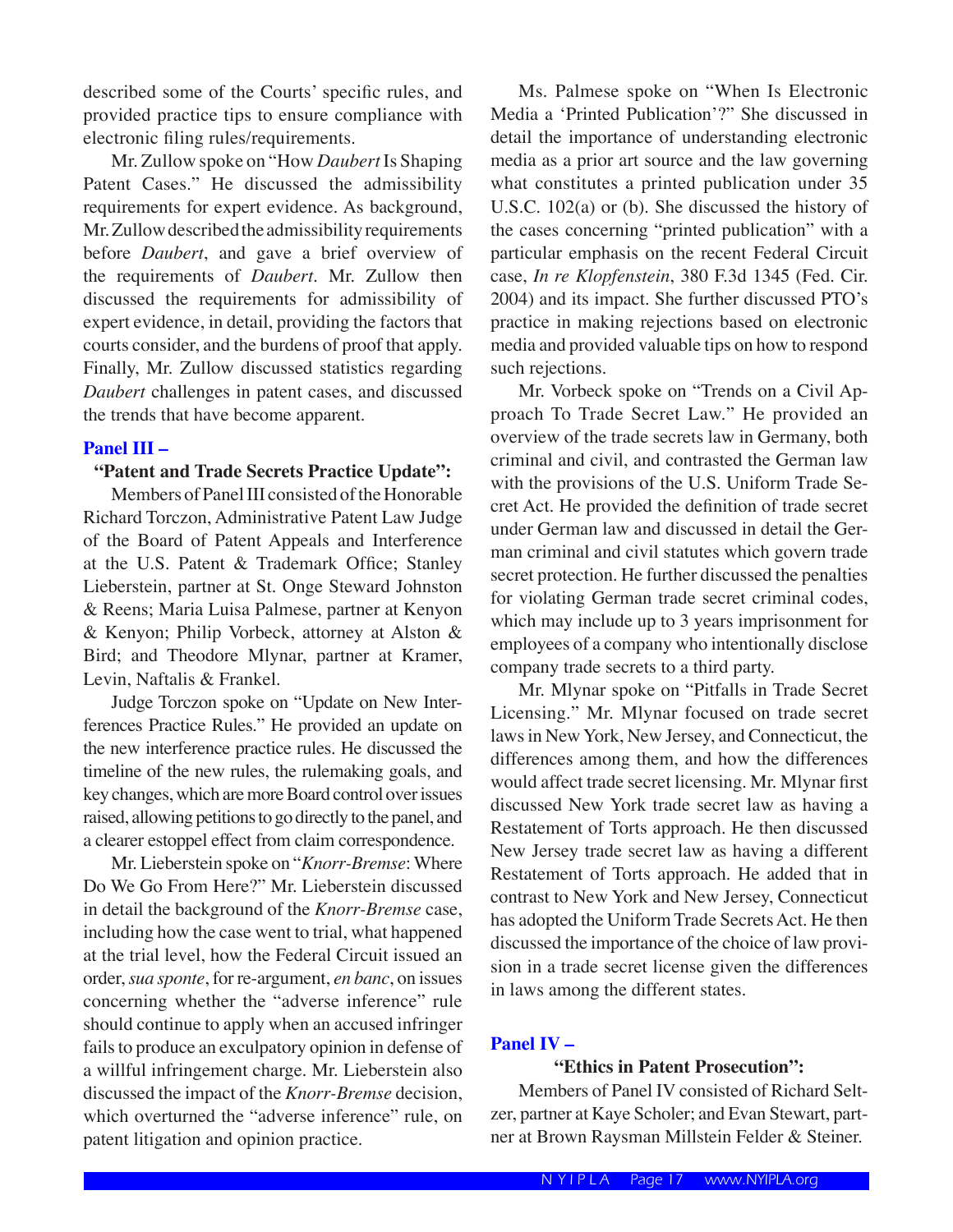Mr. Seltzer spoke with regard to the *Pfizer v Pennie & Edmonds* case, in which he represented *Pfizer*. He particularly commented on the difficulty of identifying and then resolving conflict issues in large firms.

 Mr. Stewart spoke on "General Principles of Subject Matter Conflicts." Mr. Stewart discussed general principles of subject matter conflicts as applied to patent attorneys and particularly advised against relying on e-mails alone to determine whether there is a conflict.

## **Judge Dyk at December 10, 2004 CLE Luncheon Program**

 The Honorable Timothy B. Dyk, U.S. Court of Appeals for the Federal Circuit, spoke at the NYIP-LA's CLE Luncheon program on Friday, December 10, 2004, on the topic of "The Federal Circuit, Administrative Law and the Patent Office." The topics discussed were: To what extent is the PTO similar to, or different from, other administrative agencies?; To what extent should administrative law doctrines such as Chevron deference apply to the PTO?; Should District Courts refer validity issues to the PTO?; and the Federal Trade Commission's (FTC) proposed post-grant patent review procedures.

 Judge Dyk discussed the issue of deference that courts give to PTO decisions in light of the *Dethmers Manufacturing Co., Inc.* decision (Fed. Cir. 2001). There, the court held, *inter alia*, that Claims 4-7 of a rule. Judge Dyk, in his presentation and in a dissenting opinion in the *Dethmers* case, pointed out that Claims 4-7 should not have been held invalid, noting that the PTO's decision to accept the substitute declaration should have been given substantial deference. Judge Dyk noted that the rule of deference is not new, i.e., giving deference to agency interpretations of their own regulations has long been the rule. For example, Judge Dyk noted, in the seminal Supreme Court decision, *Dickinson v. Zurko,* 527 U.S. 150 (1999), the Supreme Court held that the standards of the Administrative Procedure Act (APA) apply to the court's review of PTO's decisions. Thus, under the APA, the PTO was to be treated like any other agency. Judge Dyk noted that the PTO filed an amicus brief requesting that the court hear this case *en banc*, arguing that the *Dethmers* decision be reversed, i.e., that the PTO should be given deference when making agency decisions. In addition, Judge Dyk urged the PTO to submit more amicus briefs in important cases involving patent law and procedures.

 Judge Dyk also discussed the FTC's proposals for enacting a new post-grant review procedure for challenging the validity of a patent. The FTC proposal includes a provision that information used to invalidate a patent include not only patents and printed publications as permitted in reexaminations, but also written description, enablement, and utility issues. An administrative patent judge would preside over the review proceeding, cross examination of witnesses would be allowed, and carefully circum-

reissue patent were invalid as a result of a defective reissue declaration even though the PTO accepted a substitute reissue declaration and granted the subject reissue patent. The court's decision was based solely on a *de novo* review of the compliance of the reissue declaration with 37 C.F.R. § 1.175. The court accorded no deference to the PTO's own interpreta-



tion and application of the Left to right Peter Thurlow, Judge Timothy Dyk

scribed discovery would be permitted. Judge Dyk discussed the presumption of validity of a patent claim under 35 U.S.C. § 282, the "clear and convincing" standard required to invalidate a patent claim in the federal courts and the FTC's proposal that a patent claim be invalidated based on information sufficient to satisfy a "preponderance of the evidence" standard.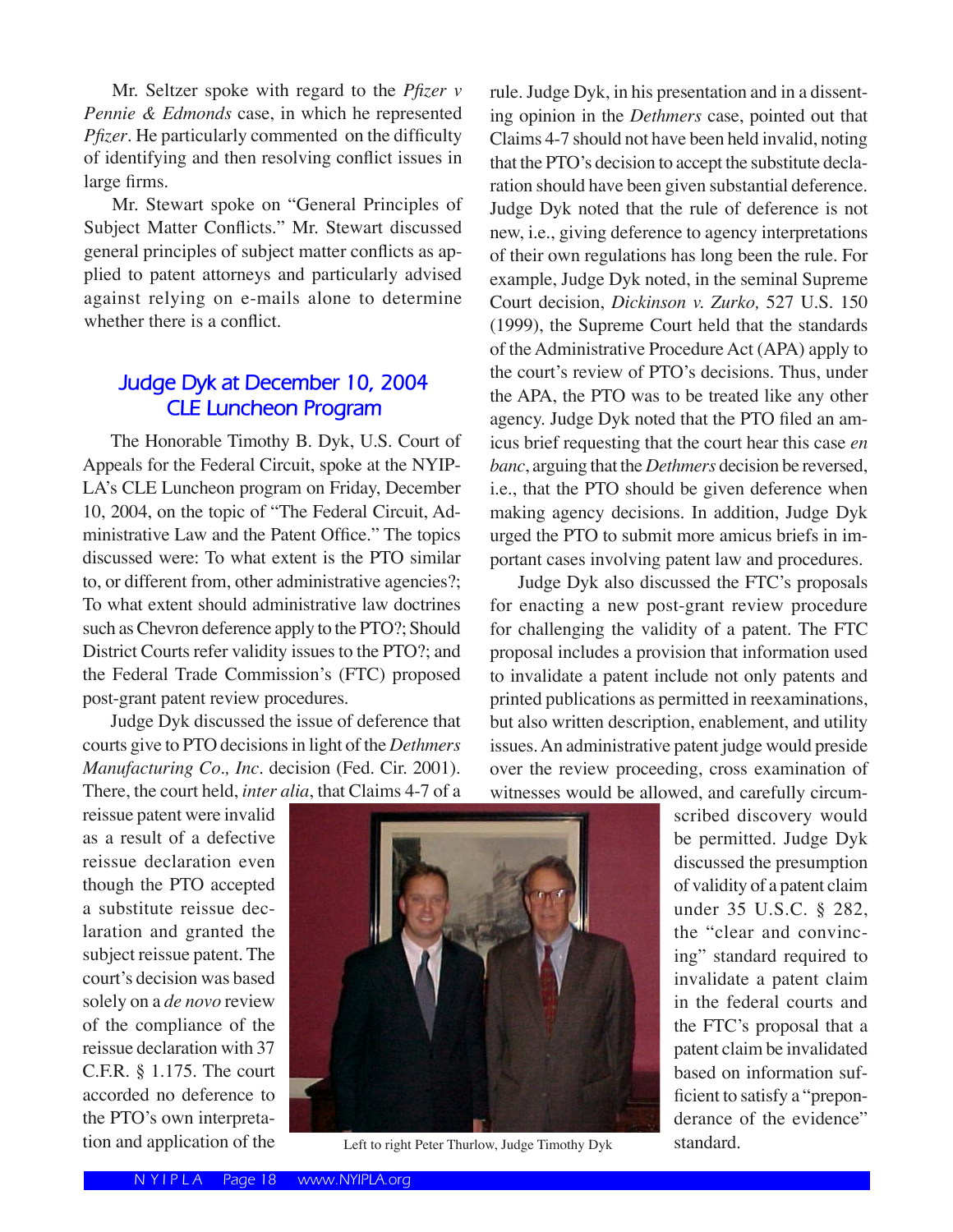**Peter L. Michaelson, David W. Plant and Robert B. Whitney as Panel Members and Harry Samaras as Moderator at January 14, 2005 CLE Luncheon Program**

The NYIPLA CLE Luncheon program held on January 14, 2005 featured a panel of distinguished practitioners in the ADR field focusing on mediation of IP cases. The moderator was Harrie Samaras, who co-chairs RatnerPrestia's Dispute Resolution Department. The panelists included two ADR neutrals, Peter L. Michaelson and David W. Plant. The third panelist, Robert B.

Whitney, Assistant General Counsel of Air Products and Chemicals, Inc. provided a very useful perspective of an in-house counsel who has participated in many mediations. The program consisted of two sessions: "Preparation for the Mediation" and "Closing the Deal." Topics covered in the first session included selling the client on mediation, selecting mediation counsel, getting the right people to participate, investing the parties' interests, preparing



**Email your order to berlin@berlinandassociates.com**



From Left to Right: Cheryl Agris, Esq., (Host) Peter L. Michaelson, Esq., David W. Plant, Esq., Robert B. Whitney, Esq., and Harrie Samaras, Esq. (Panel Leader)

the client and the mediator for mediation, and what to bring to the mediation session. There was extensive discussion during the second session on ways to overcome an impasse as well as tips for formulating any agreements resulting from the mediation. Information on purchasing a video tape, DVD and/or written materials of this program may be obtained at www.nyipla.org or by contacting the NYIPLA administrative office at (201) 634-1870.



N Y I P L A Page 19 www.NYIPLA.org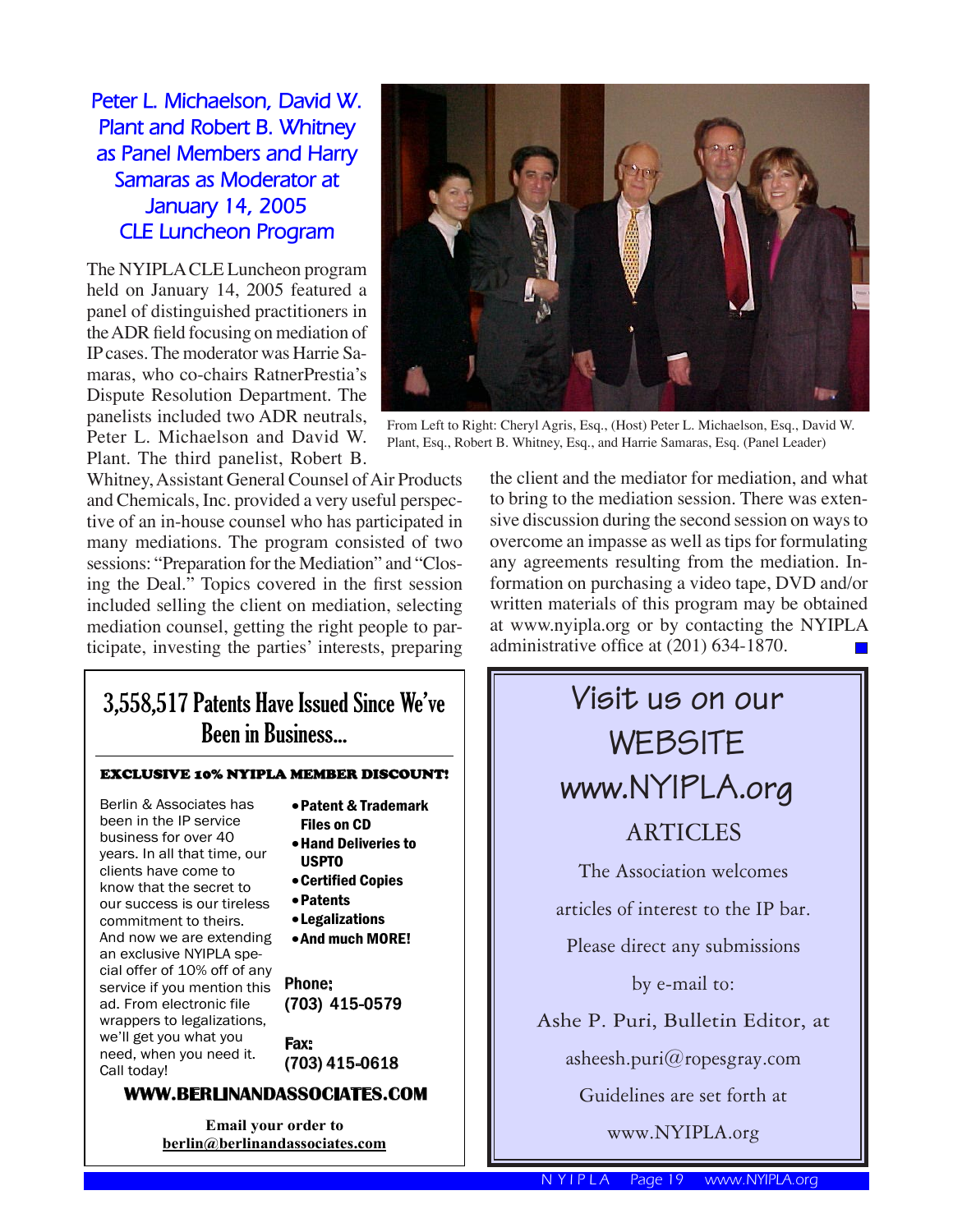# SOUTHERN DISTRICT CASE REVIEW

*by Mark J. Abate and Ping Gu1*

# **Continuing Litigation Resulted In Rule 11 Sanction**

**ResQNET.com, Inc. v. Lansa, Inc.,** 

2005 U.S. Dist. LEXIS 594 (S.D.N.Y. January 13, 2005) (Judge Robert W. Sweet)

 Defendant Lansa moved for sanctions under Rule 11, Fed. R. Civ. P., against ResQNet on the grounds, *inter alia*, that ResQNet failed to perform an adequate pre-filing investigation and that it continued to litigate a patent infringement action after recognizing that defendant's product did not infringe ResQNet's patents.

 With respect to ResQNet's pre-filing investigation, defendant Lansa cited deposition testimony of plaintiff's officers disavowing an understanding of defendant's products. Plaintiff ResQNet responded by showing 8.25 hours spent on pre-filing investigation. The district court denied defendant's Rule 11 motion, holding that the efforts by plaintiff were sufficient to satisfy the pre-filing requirement that a comparison of the patent and accused product was conducted.

 Of more consequence was defendant Lansa's arguments that plaintiff ResQNet continued to litigate claims it believed to be unfounded. Defendant based its argument on a letter by plaintiff's counsel before the filing of an amended complaint. In that letter, plaintiff's counsel explained that it would drop two patents, which did not appear to be infringed, from suit. The district court granted defendant's Rule 11 motion on this ground because notwithstanding ResQNet's own determination of non-infringement, and without an additional investigation from which a good faith basis to bring suit might be inferred, plaintiff filed the amended complaint thereby requiring Lansa to defend against baseless claims.

### **Enhanced Damages And Attorney Fees Awarded Based On Jury Verdict Of Willful Infringement**

**Romag Fasteners, Inc. v. Mitzi Int'l Handbag And Accessories, Ltd.,**  2005 U.S. Dist. LEXIS 394 (S.D.N.Y. January 12, 2005) (Judge Lewis A. Kaplan)

 A jury found that defendant willfully infringed plaintiff's patent and awarded damages of \$4.5 million. Plaintiff filed a post-trial memorandum in support of an application for enhanced damages and attorneys fees. Defendant did not respond except for filing a letter noting that plaintiff had not filed a motion which was required by the local rules.

 The Court reasoned that plaintiff's post-trial memorandum was in substance a motion because it stated with particularity the grounds therefor and set forth the relief sought.

 Turning to the merits, the Court found that the plaintiff correctly stated that willful infringement alone may support enhanced damages. Regarding the extent of enhanced damages, the district court found the relevant factors "cut both ways." According to the court, "[i]n plaintiff's favor were the facts that defendant deliberately copied the design, defendant's litigation behavior was obstructive, and that some efforts were made to conceal the infringement. Moreover, its invalidity defense bordered on frivolous. On the other hand, this was not even remotely a clear case of infringement." The district court pointed out that it "probably would not have set aside the verdict as against the weight of the evidence had defendant sought such relief, but it remained convinced that the defendant had the better of the argument." Under the circumstances, the Court held enhancement by one-third to be appropriate and fixed damages at \$6.0 million.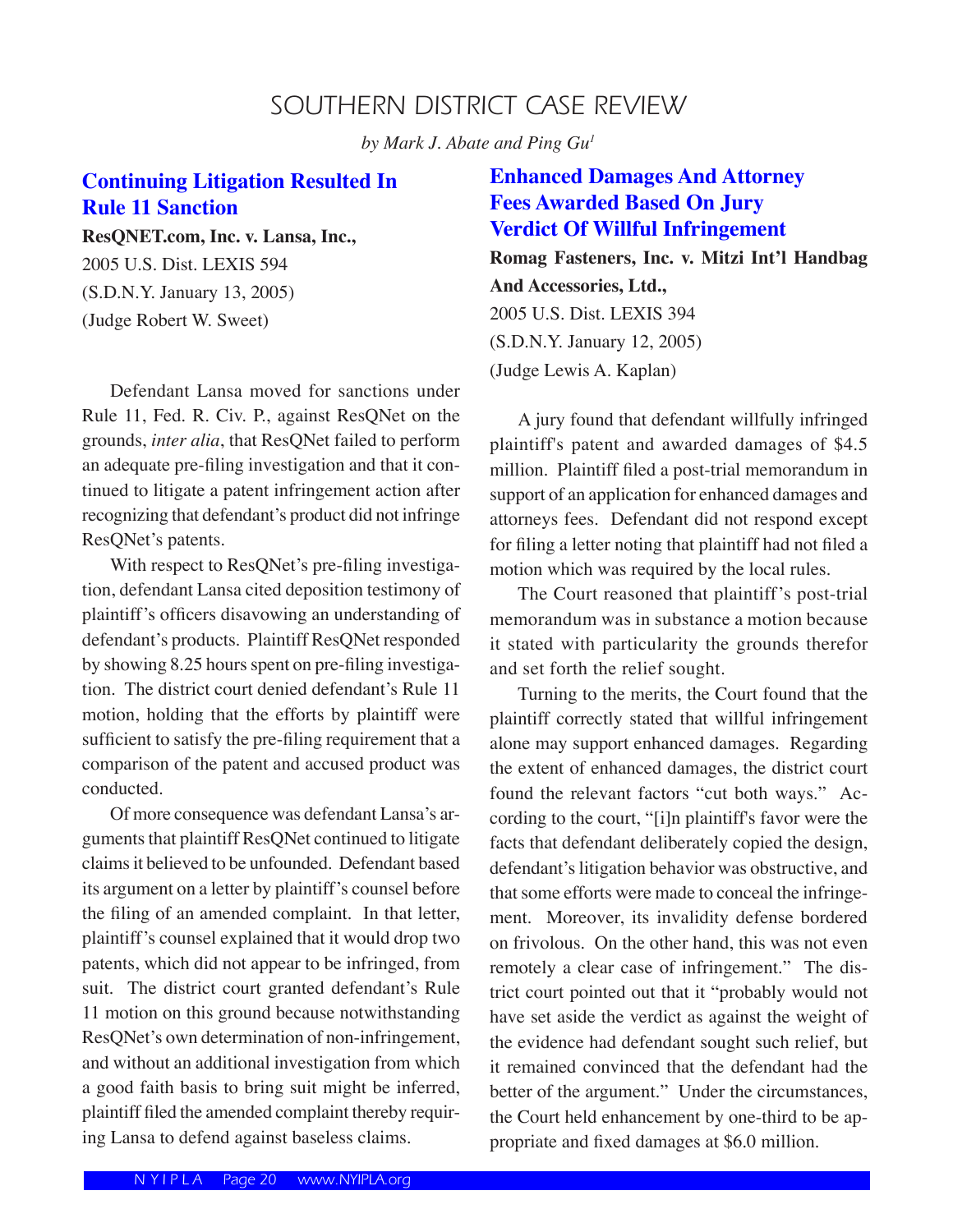Plaintiff also sought attorneys' fees arguing this was an "exceptional case." Based on the findings of willful infringement and litigation misconduct and the fact that plaintiff's claim for fees were both modest and undisputed, the district court granted the request.

## **Two-Way Test For Interference-In-Fact Applied Rendering Patent Invalid**

**Medichem, S.A. v. Rolabo, S.L.,** 2004 U.S. Dist. LEXIS 23697 (S.D.N.Y. November 19, 2004) (Judge Jed S. Rakoff)

 Medichem sued Rolabo alleging that Rolabo's patent interfered with Medichem's patent and was therefore invalid. After a bench trial, the court ruled in favor of Rolabo. On appeal, however, the Federal Circuit disagreed with the district court's analysis and remanded the case for further proceedings.

 On remand, the district court applied a "two-way test" to determine whether an "interference-in-fact" existed between the two patents. Under that test:

 The claimed invention of Party A is presumed to be prior art vis-a-vis Party B and vice versa. The claimed invention of Party A must anticipate or render obvious the claimed invention of Party B and the claimed invention of Party B must anticipate or render obvious the claimed invention of Party A.

 The Federal Circuit had held on appeal that, when Medichem's patent was presumed to be prior art to Rolabo's patent, Medichem's patent anticipated Rolabo's patent. The district court adopted that ruling as satisfying the first part of the two-way test. Turning to the second part of the two-way test, the district court presumed that Rolabo's patent was prior art to Medichem's patent and found that Rolabo's patent anticipated and rendered obvious Medichem's patent. The district court relied on the testimony of an expert and the inventor and a technical article that were in evidence at trial.

 Having determined that there was an interference-in-fact, the district court turned to the issue of priority. The district court confirmed and reinstated its prior ruling that awarded priority of invention to Medichem. The district court rejected Rolabo's arguments concerning the pervasiveness of the evidence of Medichem's reduction to practice.

1 Mark J. Abate is a Partner and Ping Gu is an Associate at Morgan & Finnegan, L.L.P. The authors can be reached at mjabate@morganfinnegan.com and pinggu@morganfinnegan.com.



# Space Available

White Plains, New York

Thriving Intellectual Property law firm near new City Center has three extra furnished windowed offices available individually or as a package. Ideal for small IP law firm, individual practitioners, or as a satellite office for a firm located outside of Westchester County. Referral work and affiliation also possible.

Telephone:(914) 949-7210 Facsimile: (914) 993-0668 E-Mail: rodman.rodman@verizon.net.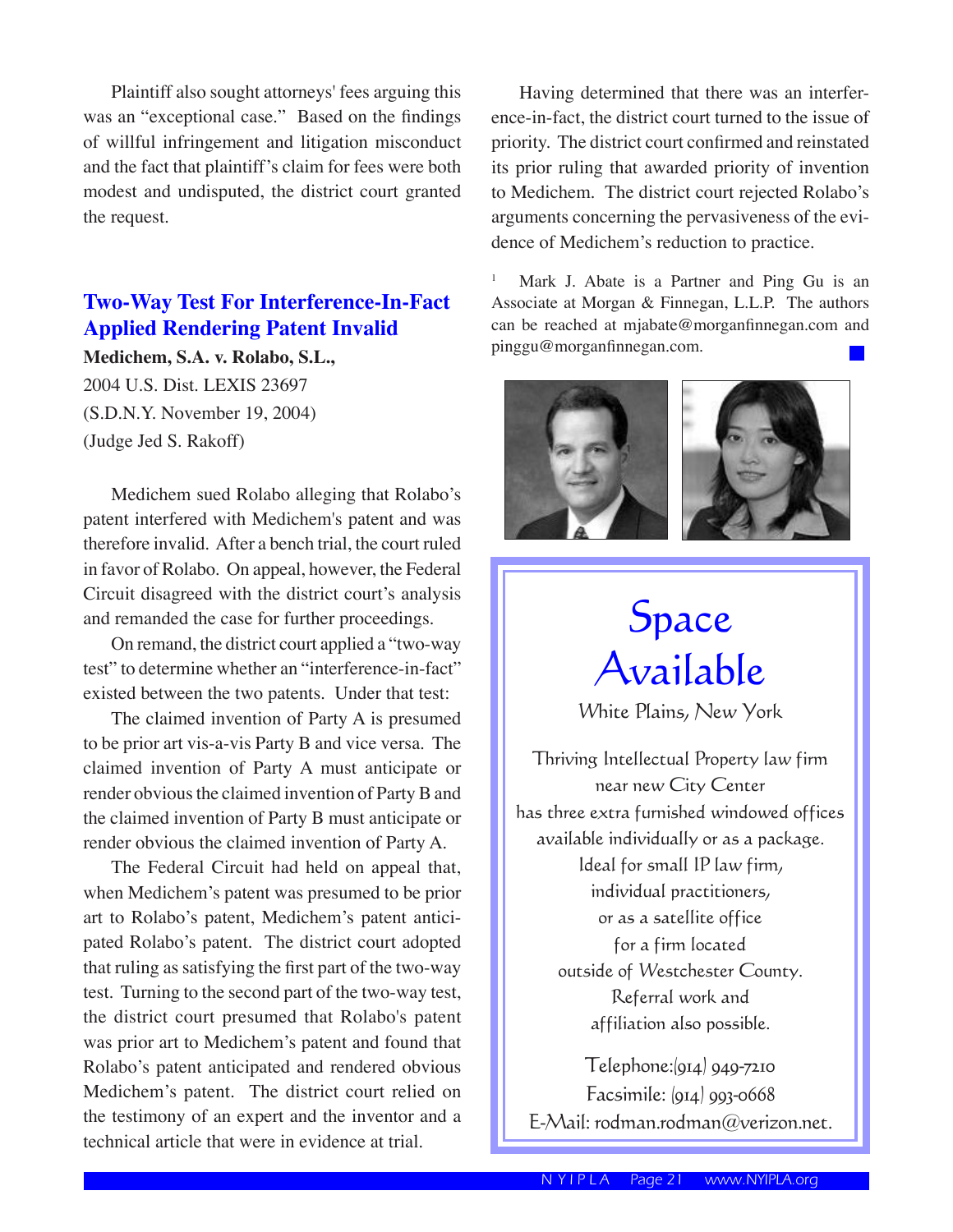# New Members

| <b>Last Name</b> | <b>First Name</b> | Firm                                       | <b>Telephone</b>   | <b>E-Mail</b>                   |
|------------------|-------------------|--------------------------------------------|--------------------|---------------------------------|
| Abadir           | Nader             |                                            | $(201)$ 391-8325   | naderabadir@optline.net         |
| Abu-Shaar        | Muna              | Jones Day                                  | $(212)$ 326-7885   | mabushaar@jonesday.com          |
| Akbar            | Wendy Kemp        | Patterson Belknap Webb & Tyler LLP         | $(212)$ 336-2263   | wkakbar@pbwt.com                |
| Berg             | Michael N.        | Lerner David Littenberg Krumholz & Mentlik | $(908) 654 - 5000$ | mberg@idlkm.com                 |
| Blackburn        | Matthew           | Morgan & Finnegan LLP                      | $(212)$ 415-8771   | mblackburn@morganfinnegan.com   |
| Boyd             | S. Gregory        | Kenyon & Kenyon                            | $(212)$ 908-6379   | gboyd@kenyon.com                |
| <b>Browand</b>   | Nathaniel T.      | Morgan & Finnegan LLP                      | $(212)$ 415-8767   | nbrowand@morganfinnegan.com     |
| <b>Brown</b>     | Katherine S.      | Morgan & Finnegan LLP                      | $(212)$ 415-8715   | ksbrown@morganfinnegan.com      |
| <b>Brown</b>     | Sandra            |                                            | $(212)$ 875-9466   | sdm_brown@yahoo.com             |
| Bumgarner        | Aaron P.          | Morgan & Finnegan LLP                      | $(212)$ 415-8747   | abumgarner@morganfinnegan.com   |
| <b>Bush</b>      | James F.          | Morgan & Finnegan LLP                      | $(212)$ 415-8700   | jbush@morganfinnegan.com        |
| Champion         | Heather Lynn      | Morgan & Finnegan LLP                      | $(212)$ 415-8700   | hchampion@morganfinnegan.com    |
| Chapman          | Mark              | Kenyon & Kenyon                            | $(212)$ 908-6308   | mchapman@kenyon.com             |
| Charkow          | Jason S.          | Jones Day                                  | $(212)$ 326-3885   | jscharkow@jonesday.com          |
| Chiang           | Campbell          | Kenyon & Kenyon                            | $(212)$ 908-6377   | cchiang@kenyon.com              |
| Chiodo           | Jon               | Morgan & Finnegan LLP                      | $(212)$ 415-8794   | jchiodo@morganfinnegan.com      |
| Christensen      | Janice A.         | Morgan & Finnegan LLP                      | $(212)$ 415-8518   | jchristensen@morganfinnegan.com |
| Coburn           | Maren             | Morgan & Finnegan LLP                      | $(212)$ 415-8777   | mcperry@morganfinnegan.com      |
| Colombo          | Mary Ann          | Morgan & Finnegan LLP                      | $(212)$ 415-8593   | mcolombo@morganfinnegan.com     |
| Copeland         | Christopher E.    | Morgan & Finnegan LLP                      | $(212)$ 415-8700   | ccopeland@morganfinnegan.com    |
| Cordero          | Rose              | Kenyon & Kenyon                            | $(212)$ 425-7200   | rcordero@kenyon.com             |
| Crotty           | Kathleen M.       | Patterson Belknap Webb & Tyler LLP         | $(212)$ 336-2924   | kmcrotty@pbwt.com               |
| Cryan            | Michael           | Arent Fox PLLC                             | $(212)$ 484-3929   | cryan.michael@arentfox.com      |
| D'Amore          | Matthew           | Morrison & Foerster LLP                    | $(212)$ 468-8168   | mdamore@mofo.com                |
| DeGrave          | Michael J.        | Kenyon & Kenyon                            | $(212)$ 908-6857   | mdegrave@kenyon.com             |
| Demirjian        | Sevag             | Student                                    | $(646)$ 342-2744   | sevagdem@yahoo.com              |
| DeRenzi          | Bruce D.          | Morgan & Finnegan LLP                      | $(212)$ 415-8750   | bderenzi@morganfinnegan.com     |
| Dicks            | Terri L.          | Goodwin Procter LLP                        | $(212)$ 813-8969   | tdicks@goodwinprocter.com       |
| Fettig           | Todd L.           | Morgan & Finnegan LLP                      | $(212)$ 415-8700   | tfettig@morganfinnegan.com      |
| Fill             | Peter N.          | Morgan & Finnegan LLP                      | $(212)$ 415-8700   | pfill@morganfinnegan.com        |
| Foley            | Colin             | Morgan & Finnegan LLP                      | $(212)$ 415-8700   | cfoley@morganfinnegan.com       |
| Gallagher        | John T.           | Morgan & Finnegan LLP                      | $(212)$ 415-8700   | jgallagher@morganfinnegan.com   |
| Games            | Isaac             | Student                                    | $(917) 721 - 1619$ | isaacgames@yahoo.com            |
| Gasparo          | Frank M.          | Baker & McKenzie LLP                       | (212 891-3942)     | frank.m.gasparo@bakernet.com    |
| Goethals         | Robert K.         | Morgan & Finnegan LLP                      | $(212)$ 415-8729   | rkgoethals@morganfinnegan.com   |
| Hagberg          | Karen             | Morrison & Foerster LLP                    | $(212)$ 468-8032   | khagberg@mofo.com               |
| Hanson           | Erik              | Patterson Belknap Webb & Tyler LLP         | $(212)$ 336-2324   | eshanson@pbwt.com               |
| Harris           | Joshua Harlan     | Morgan & Finnegan LLP                      | $(212)$ 415-8700   | jharris@morganfinnegan.com      |
| Hayzer           | David J.          | Frommer Lawrence & Haug LLP                | $(212)$ 588-0800   | dhayzer@flhlaw.com              |
| Hoel             | John E.           | Morgan & Finnegan LLP                      | $(202)$ 857-8011   | jhoel@morganfinnegan.com        |
| Hu               | Christopher K.    | Morgan & Finnegan LLP                      | $(212)$ 415-8700   | chu@morganfinnegan.com          |
| Jackson          | Richard O.        | Patterson Belknap Webb & Tyler LLP         | $(212)$ 336-2767   | rojackson@pbwt.com              |
| Kayatta          | Pamela A.         | Morgan & Finnegan LLP                      | $(212)$ 415-8528   | pkayatta@morganfinnegan.com     |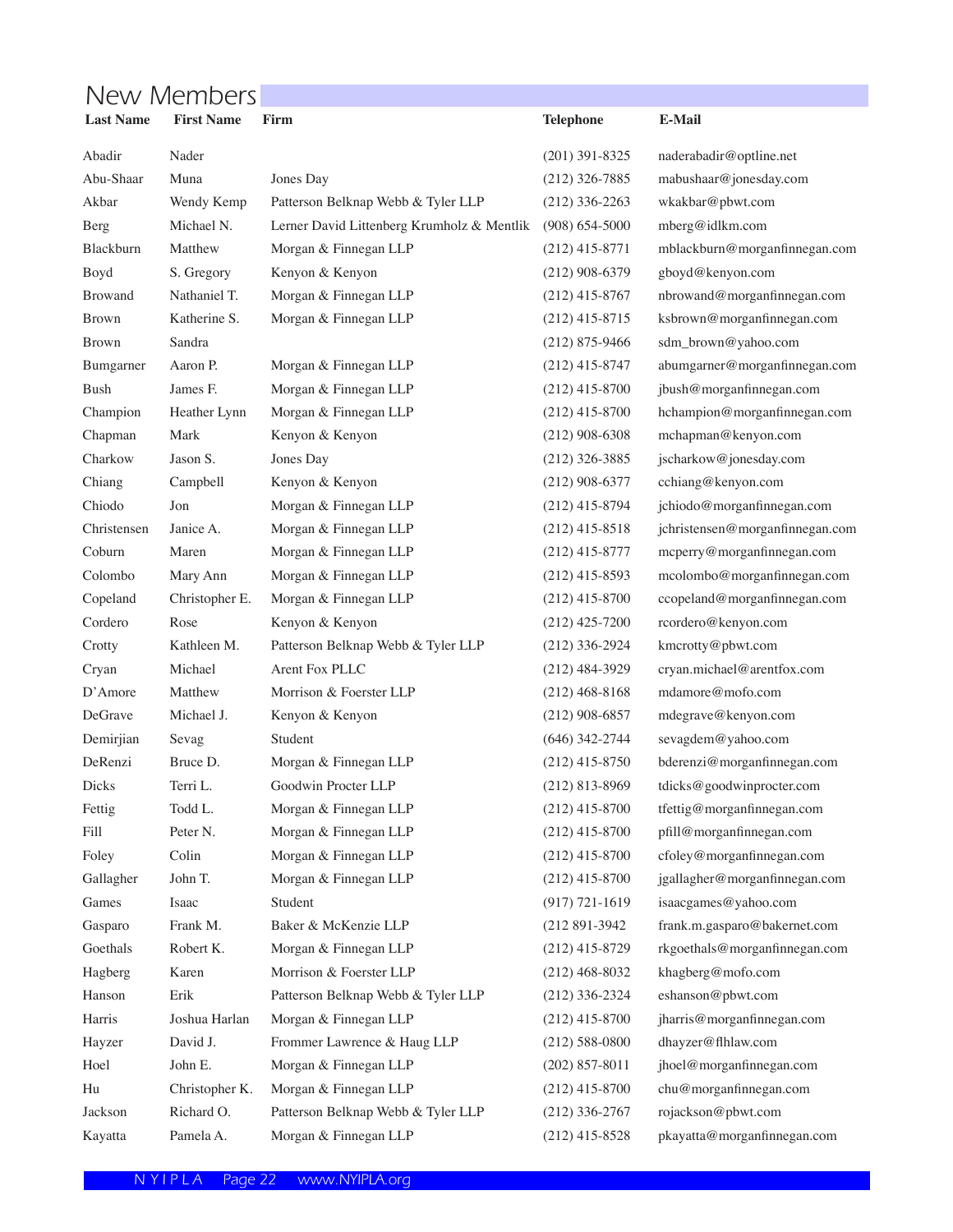# New Members

| <b>Last Name</b> | <b>First Name</b>   | Firm                                | <b>Telephone</b>   | <b>E-Mail</b>                    |
|------------------|---------------------|-------------------------------------|--------------------|----------------------------------|
| Keegan           | Colleen M.          | Jones Day                           | $(212)$ 326-7898   | cmkeegan@jonesday.com            |
| Kheit            | John                | Morgan & Finnegan LLP               | $(212)$ 415-8742   | jkheit@morganfinnegan.com        |
| Kim              | Yelee Y.            | Morgan & Finnegan LLP               | $(212)$ 415-8765   | ykim@morganfinnegan.com          |
| Kolassa          | Scott               | Kenyon & Kenyon                     | $(212)$ 908-6197   | skilassa@kenyon.com              |
| Lane             | Eric L.             | Morgan & Finnegan LLP               | $(212)$ 415-8712   | elane@morganfinnegan.com         |
| Liao             | Jeffrey             | Morgan & Finnegan LLP               | $(212)$ 415-8649   | jliao@morganfinnegan.com         |
| Lin              | Hsin                | Kenyon & Kenyon                     | $(212)$ 908-6016   | hlin@kenyon.com                  |
| Lombillo         | Sybil Aurora        | Morgan & Finnegan LLP               | $(212)$ 415-8731   | slombillo@morganfinnegan.com     |
| Lutz             | Regina M.           | Morgan & Finnegan LLP               | $(212)$ 415-8776   | rlutz@morganfinnegan.com         |
| Mandrgoc         | Melissa A.          | Patterson Belknap Webb & Tyler LLP  | $(212)$ 336-2379   | mmandrgoc@pbwt.com               |
| Marames          | William E.          | Arent Fox PLLC                      | $(202)$ 828-3471   | maramesw@arentfox.com            |
| Marcus           | Michael S.          | Morgan & Finnegan LLP               | $(202)$ 857-8018   | mmarcus@morganfinnegan.com       |
| Marquez          | Rolando G.          | Morgan & Finnegan LLP               | $(212)$ 415-8785   | rmarquez@morganfinnegan.com      |
| Martinelli       | Richard             | Morgan & Finnegan LLP               | $(212)$ 415-8782   | rmartinelli@morganfinnegan.com   |
| McGraw           | Kimberly J.         | Frommer Lawrence & Haug LLP         | $(212) 588 - 0800$ | kmcgraw@flhlaw.com               |
| McTague          | Alexandra           | Morgan & Finnegan LLP               | $(212)$ 415-8594   | amctague@morganfinnegan.com      |
| Meyer            | Steven F.           | Morgan & Finnegan LLP               | $(212)$ 415-8537   | sfmeyer@morganfinnegan.com       |
| Moken            | Merri               | Kenyon & Kenyon                     | $(212)$ 908-6341   | mmoken@kenyon.com                |
| Nemiroff         | Andres              | Kenyon & Kenyon                     | $(212)$ 908-6852   | anemiroff@kenyon.com             |
| Neyarapally      | Thomas A.           | Frommer Lawrence & Haug LLP         | $(212)$ 588-0800   | Tneyarapally@flhlaw.com          |
| Nguyen           | Lynda Q.            | Jones Day                           | $(212)$ 326-3884   | lqn792@yahoo.com                 |
| Nupp             | Robert P.           | Morgan & Finnegan LLP               | $(212)$ 415-8706   | rnupp@morganfinnegan.com         |
| 0e               | Nagako              | Kramer Levin Naftalis & Frankel LLP | $(212)$ 715-7795   | noe@kramerlevin.com              |
| O'Hara           | Michel P.           | Kenyon & Kenyon                     | $(212)$ 908-6856   | mohara@kenyon.com                |
| Olafson          | Shane               | Jones Day                           | $(212)$ 326-3832   | solafson@jonesday.com            |
| O'Malley         | Brendan             | Student                             | $(617)$ 823-6673   | brendan.omalley@alumni.tufts.edu |
| Osborne          | John W.             | Morgan & Finnegan LLP               | $(212)$ 415-8529   | josborne@morganfinnegan.com      |
| Peterman         | Chad J.             | Patterson Belknap Webb & Tyler LLP  | $(212)$ 336-2877   | cjpeterman@pbwt.com              |
| Pezzano          | Tony V.             | Morgan & Finnegan LLP               | $(212)$ 415-8700   | tvpezzano@morganfinnegan.com     |
| Pollaro          | Robert M.           | Morgan & Finnegan LLP               | $(212)$ 415-8501   | rpollaro@morganfinnegan.com      |
| Rando            | Jessica C.          | Morgan & Finnegan LLP               | $(212)$ 415-8733   | jrando@morganfinnegan.com        |
| Rao              | Sasha G.            | Ropes & Gray LLP                    | $(212)$ 484-3929   | sasha.rao@ropesgray.com          |
| Rutherford       | Jessica S.          | Student                             | $(718)$ 623-6560   | jessicarutherford@earthlink.net  |
| Ryan             | Michael J.          | Jones Day                           | $(212)$ 326-3914   | mjryan@jonesday.com              |
| Salerno          | Russell S.          | Jones Day                           | $(212)$ 326-8337   | rssalerno@jonesday.com           |
| Salmon           | Timothy M.          | Fay Kaplun & Marcin LLP             | $(212)$ 619-6000   | tsalmon@fkmiplaw.com             |
| Scheller         | <b>Brad Michael</b> | Morgan & Finnegan LLP               | $(212)$ 415-8762   | bscheller@morganfinnegan.com     |
| Sedlarcik        | Frank               | Morgan & Finnegan LLP               | $(212)$ 415-8700   | fsedlarcik@morganfinnegan.com    |
| Shim             | Sandra              | Morgan & Finnegan LLP               | $(212)$ 415-8583   | sshim@morganfinnegan.com         |
| Smith            | Julia K.            | Morgan & Finnegan LLP               | $(212)$ 415-8700   | jsmith@morganfinnegan.com        |
| Sobel            | Jonathan M.         | Hogan & Hartson LLP                 | $(212)$ 918-3541   | jmsobel@hhlaw.com                |
| Soccoli          | Larissa A.          | Kenyon & Kenyon                     | $(212)$ 908-6449   | lsoccoli@kenyon.com              |
| Son              | Rosa E.             | Patterson Belknap Webb & Tyler LLP  | $(212)$ 336-2388   | reson@pbwt.com                   |
|                  |                     |                                     |                    |                                  |